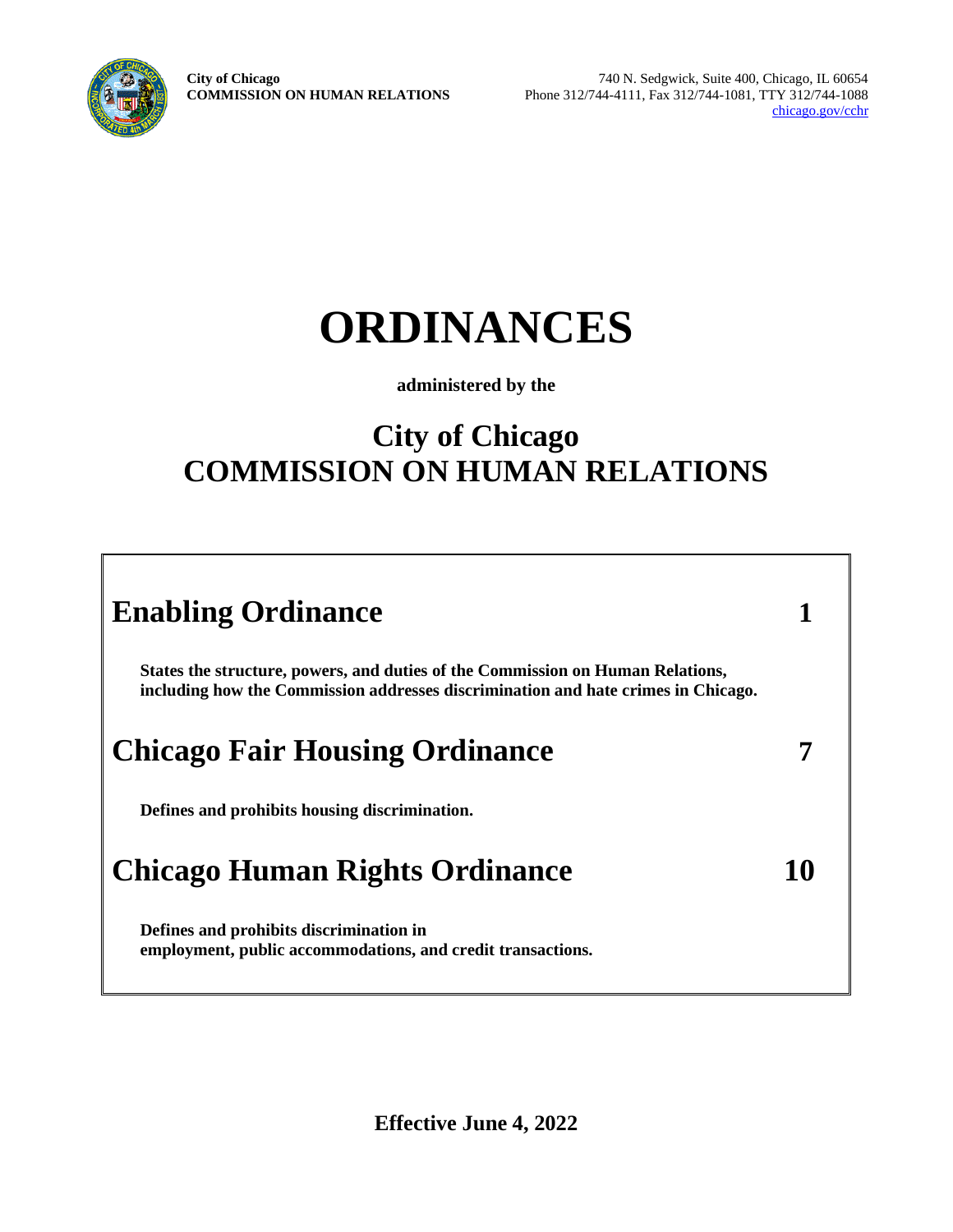## **COMMISSION ON HUMAN RELATIONS ENABLING ORDINANCE**

#### **2-120-480 Purpose and intent.**

The City Council finds that prejudice and the practice of discrimination against any individual or group because of race, color, sex, gender identity, age, religion, disability, national origin, ancestry, sexual orientation, marital status, parental status, military status, source of income, credit history (within the meaning of Section 6-010- 053), or criminal history (within the meaning of Section 6-010-054), menace peace and public welfare. The City Council further finds that it is necessary to promote peace and good order and to eliminate such prejudice and discrimination by establishing an agency that will investigate complaints of discrimination, enforce civil rights ordinances, and promote harmony and understanding among various segments of society by gathering information on matters of human relations and providing education and counseling thereon to the various agencies of City government and to interested groups and individuals. The City Council further finds that the function of such an agency can be enhanced by the creation of advisory councils on matters of special concern to groups that historically have been the subject of discrimination and bias, and provide a point of contact between such groups and the City government.

(Prior code § 21-49; Added Coun. J. 3-21-90, p. 13523; Amend Coun. J. 11-6-02, p. 96031, § 2); Amend Coun. J. 3- 14-2012, p. 22749, § 1)

#### **2-120-485 Definitions.**

Wherever used in this Article XIV, the terms "age", "religion", "disability", "sexual orientation", "marital status", "parental status", "military status", "gender identity," and "source of income" shall have the meaning ascribed to that term in Section 6-010-020 of this Code. The term "credit history" shall have the meaning ascribed to that term in Section 6-010-020 and Section 6-010-053.

(Added Coun. J. 11-6-02, p. 96031, § 2)

#### **2-120-490 Establishment and composition.**

A commission on human relations is hereby established. The Commission shall consist of one member designated by the Mayor from each of the advisory councils described in Section [2-120-500,](http://www.amlegal.com/nxt/gateway.dll?f=id$id=Municipal%20Code%20of%20Chicago%3Ar%3A1516$cid=illinois$t=document-frame.htm$an=JD_2-120-500$3.0#JD_2-120-500) and 15 additional members appointed by the Mayor with approval of the City Council. One-third of the initial appointees shall be appointed for terms expiring on July 1st of the year following their appointment, one-third shall be appointed for terms expiring July 1st of the second year following their appointment, and one-third shall be appointed for terms ending on July 1st of the third year following their appointment. Thereafter, members shall be appointed for threeyear terms. The Mayor shall designate one member to serve as chairperson at the pleasure of the Mayor. Members other than the chairperson shall serve without compensation but may be reimbursed for their reasonable expenses incurred in the performance of their duties. The chairperson shall be compensated and shall appoint such assistants as are provided in the annual appropriation ordinance, and shall be responsible for the day-to-day operation of the Commission and its staff. A majority of the members of the Commission shall constitute a quorum for the purpose of transacting business.

(Prior code § 21-50; Added Coun. J. 3-21-90, p. 13523; Amend Coun. J. 2-19-20, p.14028, §1)

#### **2-120-500 Advisory councils.**

The following advisory councils of the Commission on Human Relations are hereby established:

- (a) Advisory Council on Equity;
- (b) Advisory Council on Women;
- (c) Advisory Council on LGBTQ+ issues;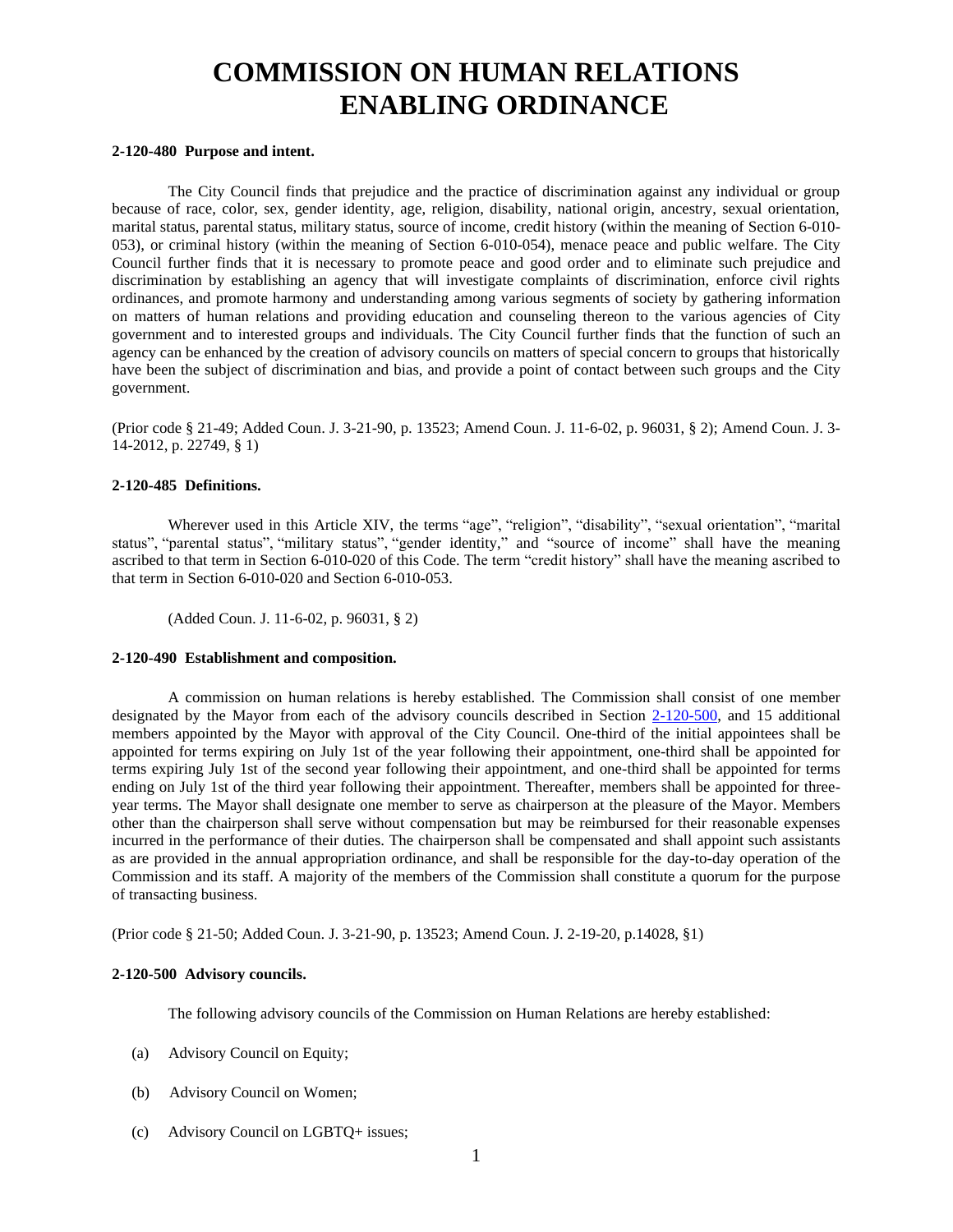#### (d) Advisory Council on Veterans; and

#### (e) Advisory Council on New Americans.

The Mayor shall appoint 21 members to each advisory council, subject to approval of the City Council. Of the initial appointments to each advisory council, one-third shall be appointed for a term of one year, one-third shall be appointed for terms of two years, and one-third shall be appointed for terms of three years. Succeeding appointments to these advisory councils shall be for terms of three years. The Mayor shall designate one or more members of each advisory council to serve as its chair or co-chairs. The Mayor shall also designate one member of each advisory council to be a member of the Commission on Human Relations. The Mayor shall also appoint a director for each advisory council. Each director must be a member of the respective advisory council's affected community and shall receive such compensation as provided by the annual appropriation ordinance.

Each advisory council shall have the following powers and duties, relating specifically to the segment of the population of Chicago described in the council's name:

 (a) to assist the Commission on Human Relations in designing educational and enforcement programs for the implementation of the policies embodied in Chapter[s 5-8](http://www.amlegal.com/nxt/gateway.dll?f=id$id=Municipal%20Code%20of%20Chicago%3Ar%3A6b32$cid=illinois$t=document-frame.htm$an=JD_Ch.5-8$3.0#JD_Ch.5-8) and 6-010 of the Municipal Code;

(b) to act as a liaison between the city government and community organizations, in order to promote cooperation between the government and these organizations and among these organizations in order to enhance services to the population of Chicago;

(c) to cooperate, through the Commission on Human Relations, with the other advisory councils in the identification of practices and actions having a common discriminatory impact on the advisory council's target population and other segments of society, and in the design of programs for the elimination of such practices and actions;

(d) to develop a procedure, primarily through solicitation of advice from members of the affected community, for recommending appointments of successor members to their respective advisory council to the Mayor;

(e) to devise rules of procedure for its meetings, subject to the approval of the Commission on Human Relations; and

(f) to assist the Commission on Human Relations by recommending policies and programs, reviewing existing programs, conducting legislative research, and reporting to the Commission on its findings with regard to the specific needs of its community.

(Prior code § 21-51; Added Coun. J. 3-21-90, p. 13523; Amend Coun. J. 11-6-02, p. 96031, § 2; Amend Coun. J. 11- 16-11, p. 13793, § 3; Amend Coun. J. 11-16-11, p. 13798, Art. VI, § 1)

#### **2-120-510 Powers and duties.**

The Commission shall have the following powers and duties, in addition to those assigned by other provisions of the Municipal Code:

(a) to advise and consult with the Mayor and the City Council on all matters involving prejudice or discrimination based on race, color, sex, gender identity, age, religion, disability, national origin, ancestry, sexual orientation, marital status, parental status, military status, source of income, credit history (within the meaning of Section 6-010-053), criminal record or criminal history (within the meaning of Section 6-010-054), or professional training or education from an accredited institution; and recommend such legislative action as it may deem appropriate to effectuate the policy of this ordinance;

(b) to cooperate with the Mayor, the City Council, officials, departments and agencies of the City government in securing equality of services to all citizens, and where the need is greater, in meeting that need with additional services;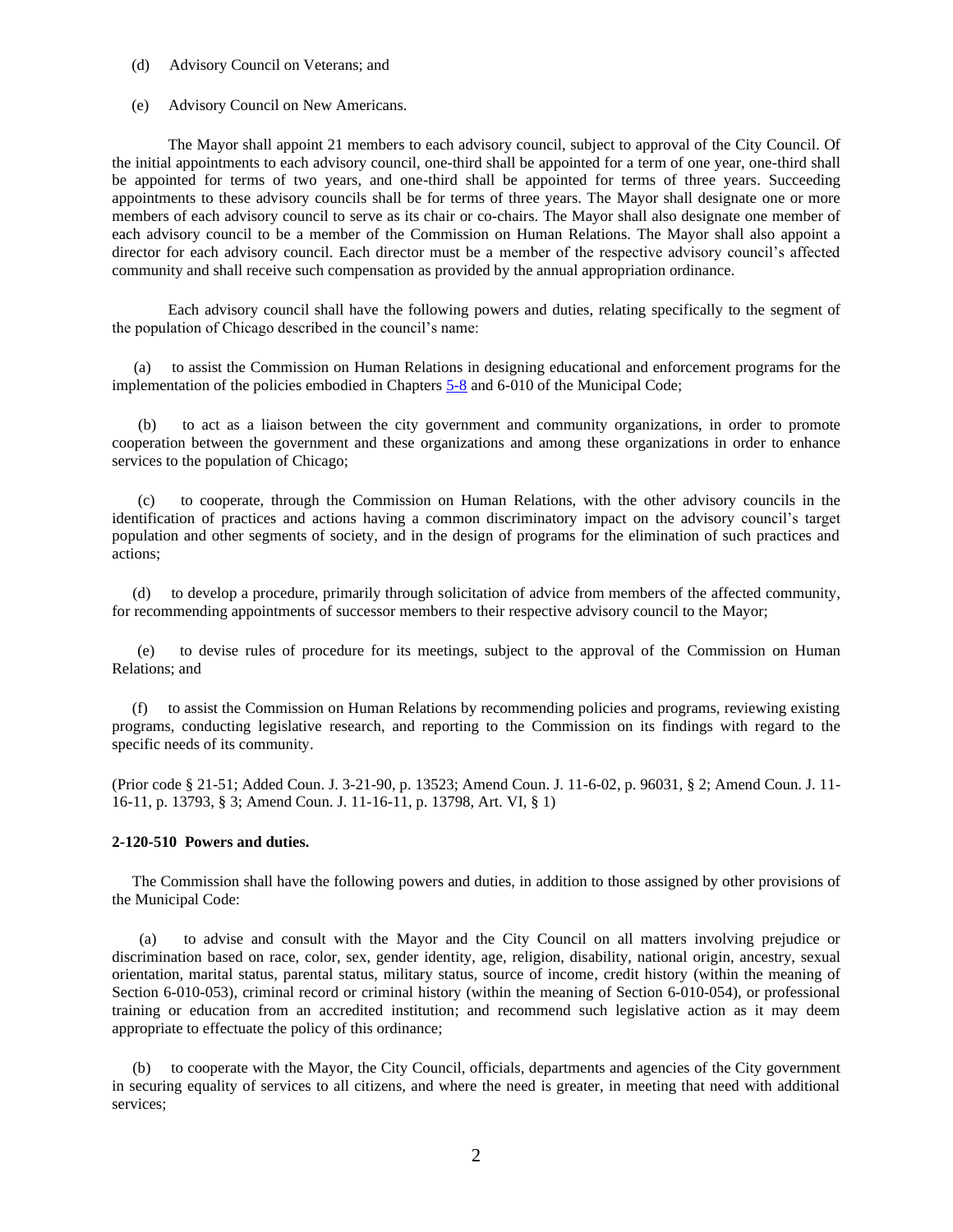(c) to develop and implement programs to train City employees in methods of dealing with intergroup relations, in order to develop respect for equal rights and to achieve equality of treatment regardless of race, color, sex, gender identity, age, religion, disability, national origin, ancestry, sexual orientation, marital status, parental status, military status, source of income, credit history (within the meaning of Section 6-010-053), or criminal record or criminal history (within the meaning of Section 6-010-054);

(d) to require the assistance of the various departments and agencies of the City government in identifying and eliminating discriminatory activities. The head of every City department and agency shall provide to the Commission, at its request, information under control of the department or agency and relating to a pending complaint or matter under review by the Commission. Upon receipt of a recommendation from the Commission, the head of every department or agency shall submit to the Commission a written report indicating action on and disposition of the recommendation;

(e) to initiate, receive, investigate and adjudicate complaints of alleged violations of Chapters [5-8](http://www.amlegal.com/nxt/gateway.dll?f=id$id=Municipal%20Code%20of%20Chicago%3Ar%3A6b32$cid=illinois$t=document-frame.htm$an=JD_Ch.5-8$3.0#JD_Ch.5-8) and 6-010 of the Municipal Code.

(f) to investigate complaints in order to determine whether there is substantial evidence that a violation of Chapter [5-8](http://www.amlegal.com/nxt/gateway.dll?f=id$id=Municipal%20Code%20of%20Chicago%3Ar%3A6b32$cid=illinois$t=document-frame.htm$an=JD_Ch.5-8$3.0#JD_Ch.5-8) or 6-010 has occurred, except where such complaints are handled by another governmental agency pursuant to an intergovernmental agreement, as authorized in subsection (q) below. The investigation shall be completed within 180 days after receipt of the complaint unless it is impractical to do so within that time. Within 30 days after completion of the investigation, the Commission shall issue a written determination of whether there is substantial evidence that a violation has occurred. If the Commission determines that there is not substantial evidence, it shall give written notification of the determination to the charging party and the person against whom the complaint was made. Neither the Commission nor its staff shall disclose, other than at a hearing as provided in subsection (g), any information obtained in the course of investigation or conciliation, except where otherwise required by law or intergovernmental agreement;

(g) to conduct hearings on complaints under subsection (e) of this section, if the Commission determines that there is substantial evidence that a violation has occurred. Hearings may be conducted by the Commission, a member thereof, or a hearing officer appointed for that purpose. A hearing must be commenced within 90 days after the determination of substantial evidence that a violation has occurred. All testimony shall be under oath, and shall be either recorded or transcribed;

(h) to appoint one or more hearing officers to conduct hearings authorized by subsection (g) of this section;

(i) to expedite proceedings under this section under the following circumstances. The Commission, at the request of the complainant may at any time consider a request for expedited proceedings. If the Commission determines that the complainant is likely to die before the termination of the proceedings established in this section, it may order the proceedings expedited. When an order for expedited proceedings is issued, the processing of the complainant's charge by the Commission shall take precedence over all matters except other matters of the same expedited character. Where such order is issued, the Commission, or any hearing officer shall be authorized to shorten any time period, other than the 365-day charge filing period set by this act or by rule;

(j) to attempt to settle or adjust any complaint by conciliation at any time that the complaint is pending;

(k) to issue subpoena for the appearance of witnesses, the production of evidence, or both, in the course of investigations and hearings authorized under this section, if there is reason to believe that a violation has occurred and the testimony of the witness or the documents or items sought by the subpoena are relevant to the investigation. A subpoena shall be served in the same manner as subpoenas issued under the Rules of the Illinois Supreme Court to compel appearance of a deponent, and subject to the same witness and mileage fees fixed by law for such subpoenas. A subpoena issued under this section shall identify the person to whom it is directed, and the documents or other items sought thereby, if any, and the date, time, and place for the appearance of the witness and production of the documents or other items described in the subpoena. In no event shall the date for examination or production be less than seven days after service of the subpoena. No later than the time for appearance or production required by the subpoena, the person to whom the subpoena is directed may object to the subpoena, in whole or in part. The objection shall be in writing, delivered to the Commission, and shall specify the grounds for the objection. For seven days after receipt of a timely objection to a subpoena, the Commission shall take no action to enforce the subpoena or to initiate prosecution of the person to whom the subpoena is directed. During this seven-day period the Commission, or the member or hearing officer conducting the hearing or investigation, shall consider the grounds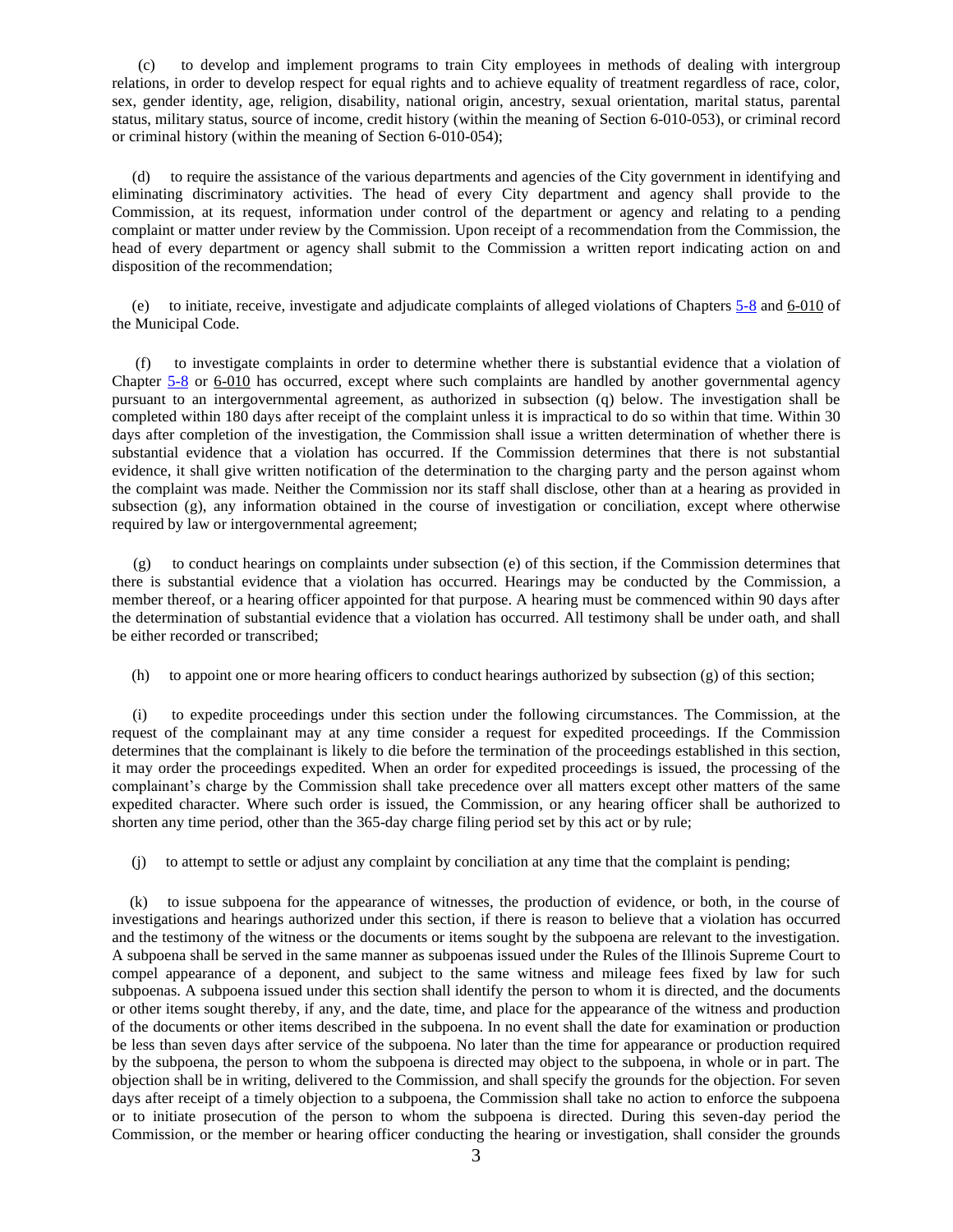for the objection and may attempt to resolve the objection through negotiation with the person to whom the subpoena is directed. The seven-day period may be extended by the Commission, the member or hearing officer conducting the hearing or investigation, in order to allow completion of any negotiations. The extension shall be in writing, addressed to the person to whom the subpoena is directed, and shall specify the date on which the negotiation period will end. Negotiations may include such matters as the scope of the subpoena and the time, place, and manner of response thereto. The filing of an objection to a subpoena, and negotiations pursuant to an objection, shall not constitute refusal to comply with the subpoena, or interference with or obstruction of an investigation. Notwithstanding anything to the contrary contained herein, the Commission on Human Relations shall have no power or authority over any member of the City Council, any employee or staff person of any member of the City Council or any employee or staff person of any City Council committee, including, but not limited to the power of subpoena;

(l) to render a decision upon the conclusion of a hearing, or upon receipt of a hearing officer's recommendation at the conclusion of a hearing, including findings of fact relating to the complaint, and to order such relief as may be appropriate under the circumstances determined in the hearing. Relief may include but is not limited to an order: to cease the illegal conduct complained of; to pay actual damages, as reasonably determined by the Commission, for injury or loss suffered by the complainant; to pay appropriate punitive damages when the respondent acted with actual malice, willfully, or with such gross negligence as to indicate a wanton disregard of the complainant's rights, as reasonably determined by the Commission; to hire, reinstate or upgrade the complainant with or without back pay or provide such fringe benefits as the complainant may have been denied; to admit the complainant to a public accommodation; to extend to the complainant the full and equal enjoyment of the goods, services, facilities, privileges, advantages or accommodations of the respondent; to pay to the complainant all or a portion of the costs, including reasonable attorney fees, expert witness fees, witness fees and duplicating costs, incurred in pursuing the complaint before the Commission or at any stage of judicial review; to take such action as may be necessary to make the individual complainant whole, including, but not limited to, awards of interest on the complainant's actual damages and backpay from the date of the civil rights violation. These remedies shall be cumulative, and in addition to any fines imposed for violation of provisions of Chapters [5-8](http://www.amlegal.com/nxt/gateway.dll?f=id$id=Municipal%20Code%20of%20Chicago%3Ar%3A6b32$cid=illinois$t=document-frame.htm$an=JD_Ch.5-8$3.0#JD_Ch.5-8) and [6-010.](http://www.amlegal.com/nxt/gateway.dll?f=id$id=Municipal%20Code%20of%20Chicago%3Ar%3A1a56$cid=illinois$t=document-frame.htm$an=JD_Ch.2-160$3.0#JD_Ch.2-160) If the hearing was conducted by a member of the Commission or by a hearing officer, the member or hearing officer shall submit written recommendations to the Commission, including recommended findings of fact and recommended relief. The Commission may adopt, reject, or modify the recommendations, in whole or in part, or may remand for additional hearing on some or all of the issues presented. The Commission shall adopt the findings of fact recommended by a hearing officer or Commission member if the recommended findings are not contrary to the evidence presented at the hearing. Decisions of the Commission shall be in writing and must be approved by a majority of the quorum of the Commission. Any decision of the Commission shall constitute a final determination for purposes of judicial review and shall be subject to review in accordance with applicable law;

(m) to seek judicial enforcement of its subpoenas, orders and decisions;

(n) to render an annual report of the activities of the Commission and its advisory councils and make recommendations to the Mayor and City Council. The report shall be published;

(o) to assist and advise the advisory councils in preparation of their respective rules of procedure for their meetings. Such procedural rules of the advisory councils shall be uniform to the extent practicable;

(p) to issue such other rules and regulations as may be necessary to implement its powers, including rules for briefing and oral argument in conjunction with hearings, defaulting of parties and dismissal of complaints for failure of a party to cooperate with the Commission;

(q) to enter into intergovernmental agreements with any or all of the Cook County, State of Illinois and United States governmental entities which administer and enforce laws similar to the Chicago Human Rights Ordinance and the Chicago Fair Housing Ordinance, for the purpose of more efficiently and effectively carrying out the goals of those ordinances. Such agreements may allow the Commission to transfer or coordinate the investigation of complaints filed with the Commission, and/or to decline jurisdiction, to defer the exercise of jurisdiction, or to dismiss a case which is proceeding in an alternate forum. The rights of persons to proceed under the Chicago Human Rights Ordinance and the Chicago Fair Housing Ordinance shall be governed by any such intergovernmental agreements, but in no event may the Commission refuse to exercise jurisdiction where the complaint cannot be redressed in an alternate forum.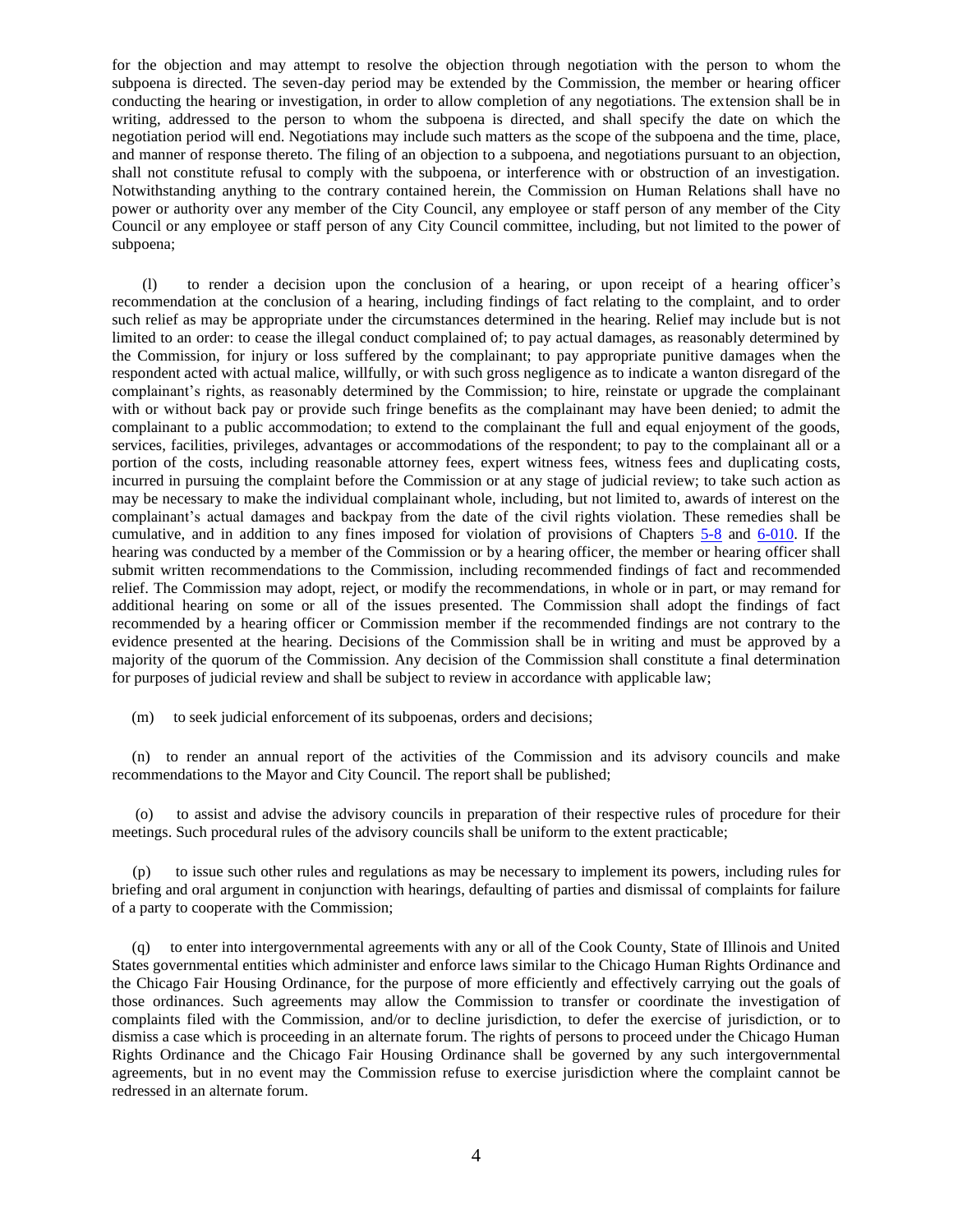(Prior code § 21-52; Added Coun. J. 3-21-90, p. 13523; Amend Coun. 7-8-98, p. 72891; Amend Coun. J. 11-6-02, p. 96031, § 2; Amend Coun. J. 3-14-12, p. 22749, § 1)

#### **2-120-511 Adjudicatorial proceedings***.*

(a) Except as otherwise set by subsection (b) below, a complaint must be filed no later than 365 days after the alleged violation. The person against whom a complaint is made shall be given a copy thereof within 10 days after it is filed and shall be allowed to be present and offer a defense at any hearing thereon. Any person who files a complaint or against whom a complaint is made may be represented by counsel at any stage of investigation, conciliation, or hearing on the complaint. The filing of a complaint pursuant to this section does not bar any person from seeking any other remedy that may be provided by law, except that in certain instances one or more intergovernmental agreements may specify before which governmental agency or court a person may pursue the complaint. If the Commission concludes, based on objective facts, that a complaint filed pursuant to this section is clearly frivolous, clearly vexatious, or brought primarily for purposes of harassment, the Commission is authorized to impose a fine on the complainant of not less than \$250 and up to \$1,000 for each such filing.

(b) In cases of sexual harassment, the Commission may delay the issuance of a complaint to the respondent up to 30 days after it is filed.

#### **2-120-515 Investigations, research and publications.**

The Commission may also conduct research, public forums and educational programs on tensions between various groups within society, practices of discrimination based on race, color, sex, gender identity, age, religion, disability, national origin, ancestry, sexual orientation, marital status, parental status, military status, source of income, credit history (within the meaning of Section 6-010-053), or criminal record or criminal history (within the meaning of Section 6-010-054); conduct public hearings to ascertain the status and treatment of various racial, ethnic, religious, cultural and social groups within society; means of alleviating discrimination and bias, and of improving human relations within the city; and issue such publications as may assist in the performance of its function.

(Prior code § 21-53; Added Coun. J. 3-21-90, p. 13523; Amend Coun. J. 11-6-02, p. 96031, § 2)

#### **2-120-518 Hate crimes.**

(a) As used in this section, "hate crime" means any action in violation of Section [8-4-020](http://www.amlegal.com/nxt/gateway.dll?f=id$id=Municipal%20Code%20of%20Chicago%3Ar%3A77f1$cid=illinois$t=document-frame.htm$an=JD_8-4-020$3.0#JD_8-4-020) or [8-4-085](http://www.amlegal.com/nxt/gateway.dll?f=id$id=Municipal%20Code%20of%20Chicago%3Ar%3A77f1$cid=illinois$t=document-frame.htm$an=JD_8-4-085$3.0#JD_8-4-085) of this Code.

(b) Whenever any Chicago police officer has identified a victim of a possible hate crime committed within the City, the Chicago Police Department shall, to the extent known, supply the name, address and telephone number of the alleged victim to the Chair of the Chicago Commission on Human Relations, together with other relevant information concerning the alleged crime.

The Police Department shall also, on at least a monthly basis, prepare a statistical summary concerning all criminal acts and ordinance violations committed within the City of Chicago during the previous month that are believed to be hate crimes. A copy of this summary shall be forwarded to the Chicago Commission on Human Relations. This summary shall be in a form approved by the police department and the Chair of the Chicago Commission on Human Relations.

(c) Whenever the Chicago Police Department has provided information concerning a victim of a possible hate crime to the Chair of the Chicago Commission on Human Relations, either the Chair or a person designated by the Chair shall make reasonable efforts to contact the victim for the purpose of offering to help the victim with the Police Department, prosecutors and any other interested agencies.

(d) The Chicago Police Department shall train both full-time and part-time new recruits and veteran personnel on an ongoing basis on the subject of hate crimes.

(e) The Chair of the Chicago Commission on Human Relations shall keep statistics on hate crimes to determine if such crimes are part of a pattern or if, due to hate or hate-based tensions in the area where the crime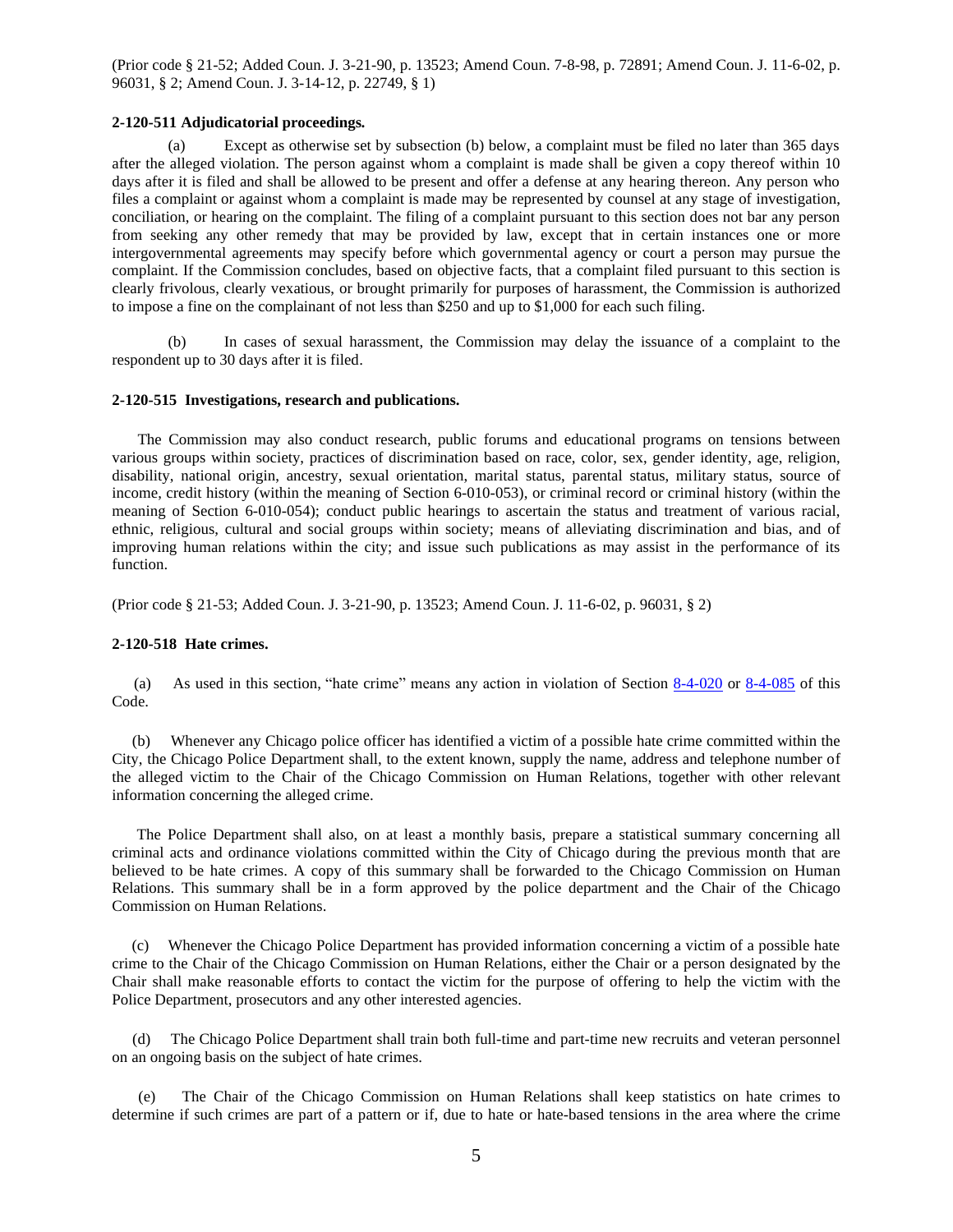was committed, further hate crimes or escalations of tensions are likely to occur if remedial action is not taken. The chair shall present the findings of the report to the Chicago Police Department.

(f) Upon recommendation of the Chair, the Chicago Commission on Human Relations may call a hearing to address only perceived patterns of hate crimes or hate-based tensions. The commission may employ a hearing examiner and other employees necessary for such purpose. For the purpose of such hearing, the Commission on Human Relations may:

(1) Receive evidence and hear testimony related to patterns of hate crimes and hate-based tensions; provided, however, that the Commission will not invite or suggest the attendance of a victim of or a witness to any matter in which there is an ongoing criminal investigation or prosecution, including any appeal or retrial;

(2) Issue and enforce subpoenas pursuant to Section [2-120-510](http://www.amlegal.com/nxt/gateway.dll?f=id$id=Municipal%20Code%20of%20Chicago%3Ar%3A1516$cid=illinois$t=document-frame.htm$an=JD_2-120-510$3.0#JD_2-120-510) of this Code to compel the attendance of witnesses and the production of evidence relevant to the matter in question; provided, however, that no subpoena shall be issued to compel the attendance of a victim of or witness to any matter in which there is an ongoing criminal investigation or prosecution, including any appeal or retrial;

(3) Issue findings and recommendations concerning ways in which hate crimes and hate-based tensions can be reduced in the affected area.

The Commission on Human Relations shall conduct such a hearing, and issue and enforce any subpoena, in a manner that will avoid interference with any ongoing criminal investigation or prosecution.

(g) The Chicago Commission on Human Relations is hereby authorized to develop and initiate educational and other programs designed to reduce hate-based tensions and the incidence of hate crimes, either in particular areas or on a citywide basis.

(Added Coun. J. 12-19-90, p. 27888)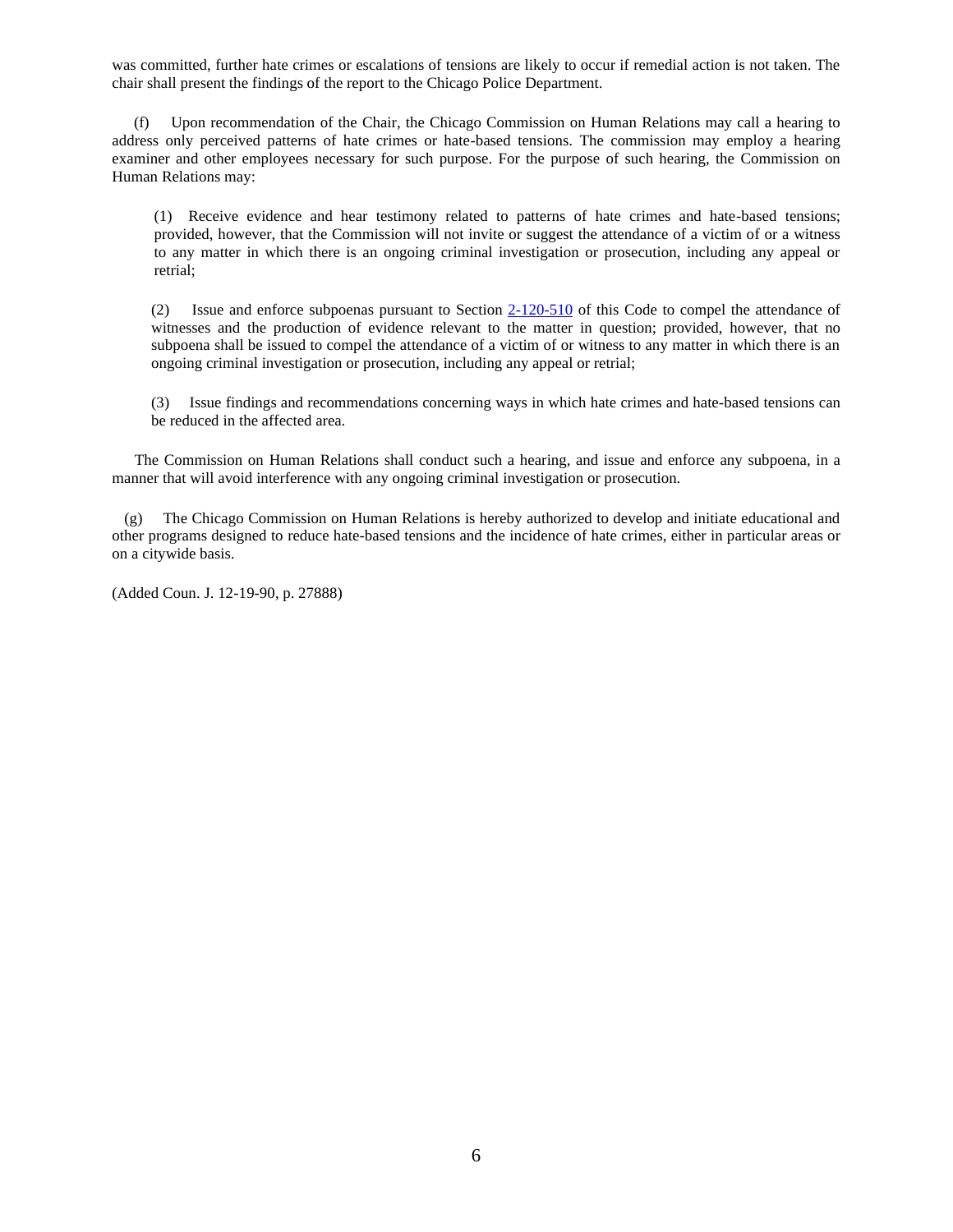### **CHICAGO FAIR HOUSING ORDINANCE**

#### **5-8-010 City policy generally.**

It is hereby declared the policy of the City of Chicago to assure full and equal opportunity to all residents of the city to obtain fair and adequate housing for themselves and their families in the City of Chicago without discrimination against them because of their race, color, sex, gender identity, age, religion, disability, national origin, ancestry, sexual orientation, marital status, parental status, military status or source of income.

(Prior code § 198.7B-1; Amend Coun. J. 12-21-88, p. 23526; Amend Coun. J. 11-6-02, p. 96031, § 4)

#### **5-8-020 Discrimination prohibited.**

It is further declared to be the policy of the City of Chicago that no owner, lessee, sublessee, assignee, managing agent, or other person, firm or corporation having the right to sell, rent or lease any housing accommodation, within the City of Chicago, or any agent of any of these, should refuse to sell, rent, lease, or otherwise deny to or withhold from any person or group of persons such housing accommodations because of his race, color, sex, gender identity, age, religion, disability, national origin, ancestry, sexual orientation, marital status, parental status, military status or source of income of such person or persons or discriminate against any person because of his race, color, sex, gender identity, age, religion, disability, national origin, ancestry, sexual orientation, marital status, parental status, military status or source of income in the terms, conditions, or privileges or the sale, rental or lease of any housing accommodation or in the furnishing of facilities or services in connection therewith.

(Prior code § 198.7B-2; Amend Coun. J. 12-21-88, p. 23526; Amend Coun. J. 11-6-02, p. 96031, § 4)

#### **5-8-025 Retaliation prohibited**

No person shall retaliate against any individual because that such individual has:

- (1) opposed what he or she reasonably and in good faith believes to be an incident of unlawful discrimination or sexual harassment; or
- (2) made a charge, filed a complaint, testified, assisted, or participated in an investigation, proceeding or hearing under this Chapter.

#### **5-8-030 Unfair housing practices.**

It shall be an unfair housing practice and unlawful for any owner, lessee, sublessee, assignee, managing agent, condominium association board of managers, governing body of a cooperative, or other person, firm or corporation having the right to sell, rent, lease, sublease, or establish rules or policies for any housing accommodation, within the City of Chicago, or any agent of any of these, or any real estate broker licensed as such:

A. To make any distinction, discrimination or restriction against any person in the price, terms, conditions or privileges of any kind relating to the sale, rental, lease or occupancy of any real estate used for residential purposes in the City of Chicago or in the furnishing of, or access to, any facilities (including common areas or common elements such as but not limited to elevators, hallways, entrances, and garages, and in instances in which access to these is to be gained with the use of an ambulatory assistive device, wheelchair, stroller or comparable device), privileges, furnishings, or services rendered in connection therewith, predicated upon the race, color, sex, gender identity, age, religion, disability, national origin, ancestry, sexual orientation, marital status, parental status, military status or source of income of the prospective or actual buyer or tenant thereof. Provided, however, that the access provision in this subsection does not mandate modifications, accommodations, or other actions not also required by the Federal Fair Housing Amendments Act and its regulations.

B. To publish, circulate, issue or display, or cause to be published, circulated, issued or displayed, any communication, notice, advertisement, sign or other writing of any kind relating to the sale, rental or leasing of any residential real property within the City of Chicago which will indicate or express any limitation or discrimination in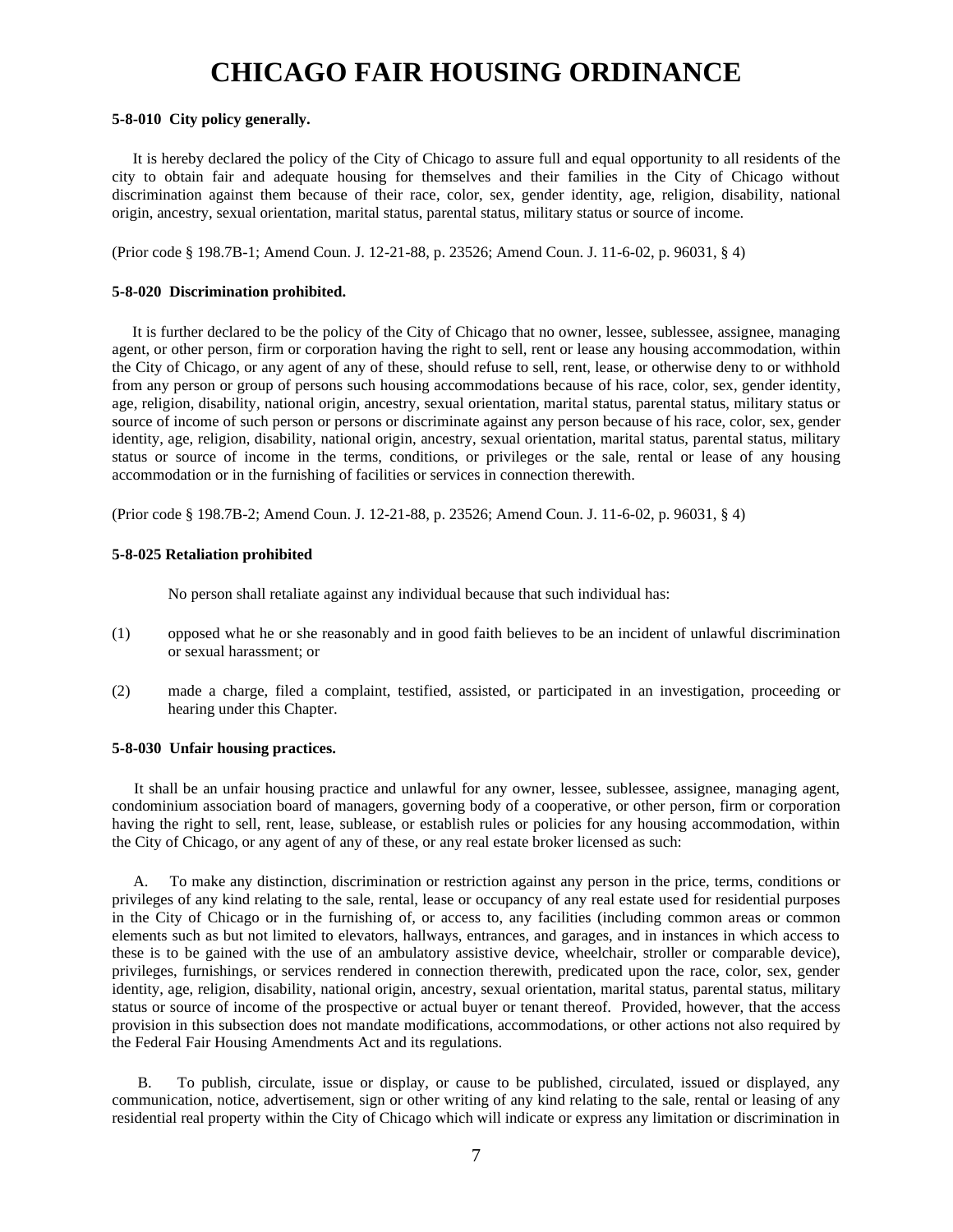the sale, rental or leasing of such residential real estate, predicated upon the race, color, sex, gender identity, age, religion, disability, national origin, ancestry, sexual orientation, marital status, parental status, military status or source of income of any prospective buyer, lessee or renter of such property.

C. To refuse to sell, lease or rent, any real estate for residential purposes within the City of Chicago because of the race, color, sex, gender identity, age, religion, disability, national origin, ancestry, sexual orientation, marital status, parental status, military status or source of income of the proposed buyer or renter.

D. To discriminate or to participate in discrimination in connection with borrowing or lending money, guaranteeing loans, accepting mortgages or otherwise obtaining or making available funds for the purchase, acquisition, construction, rehabilitation, repair or maintenance of any residential housing unit or housing accommodation in the City of Chicago because of race, color, sex, gender identity, age, religion, disability, national origin, ancestry, sexual orientation, marital status, parental status, military status or source of income.

E. To solicit for sale, lease or listing for sale or lease, residential real estate within the City of Chicago on the ground of loss of value due to the present or prospective entry into any neighborhood of any person or persons of any particular race, color, sex, gender identity, age, religion, disability, national origin, ancestry, sexual orientation, marital status, parental status, military status or source of income.

F. To distribute or cause to be distributed, written material or statements designed to induce any owner of residential real estate in the City of Chicago to sell or lease his property because of any present or prospective change in the race, color, sex, gender identity, age, religion, disability, national origin, ancestry, sexual orientation, marital status, parental status, military status or source of income of persons in the neighborhood.

G. To deliberately and knowingly refuse examination of any listing of residential real estate within the City of Chicago to any person because of race, color, sex, gender identity, age, religion, disability, national origin, ancestry, sexual orientation, marital status, parental status, military status or source of income.

H. To interfere with the religious observances or practices of any lessee or condominium or cooperative unit owner, by restricting or prohibiting such persons from placing or affixing a religious sign, symbol or relic on the door, door post or entrance of an individual apartment, condominium or cooperative housing unit owned or leased by such person; provided that imposing reasonable rules necessary to avoid substantial damage to property or an undue hardship to other unit owners or lessees shall not be deemed a violation of this subsection.

(Prior code § 198.7B-3; Amend Coun. J. 12-21-88, p. 23526; Amend Coun. J. 11-6-02, p. 96031, § 4; Amend Coun. J. 3-31-04, p. 20916, § 2.8; Amend Coun. J. 12-14-05, p. 67149, § 1)

#### **5-8-040 Definitions.**

Wherever used in this chapter, the terms "age", "religion", "disability", "sexual orientation", "marital status", "parental status", "military status", "gender identity" and "source of income" shall have the same meanings as described in Chapter 6-010-020 of this Code.

(Prior code § 198.7B-4; Amend Coun. J. 12-21-88, p. 23526; Amend Coun. J. 11-6-02, p. 96031, § 4)

#### **5-8-050 Exemptions.**

No provision of this chapter shall be construed to prohibit any of the following:

(a) Restricting rental or sale of a housing accommodation to a person of a certain age group (1) when such housing accommodation is authorized, approved, financed or subsidized in whole or in part for the benefit of that age group by a unit of state, local or federal government; or (2) when the duly recorded initial declaration of a condominium of community association limits such housing accommodations to persons above the age of 50; provided, that a person or the immediate family of a person owning or renting a unit in such housing accommodation prior to the recording of the initial declaration shall not be deemed to be in violation of the age restriction as long as the person or the person's immediate family continue to own or reside in the housing accommodation.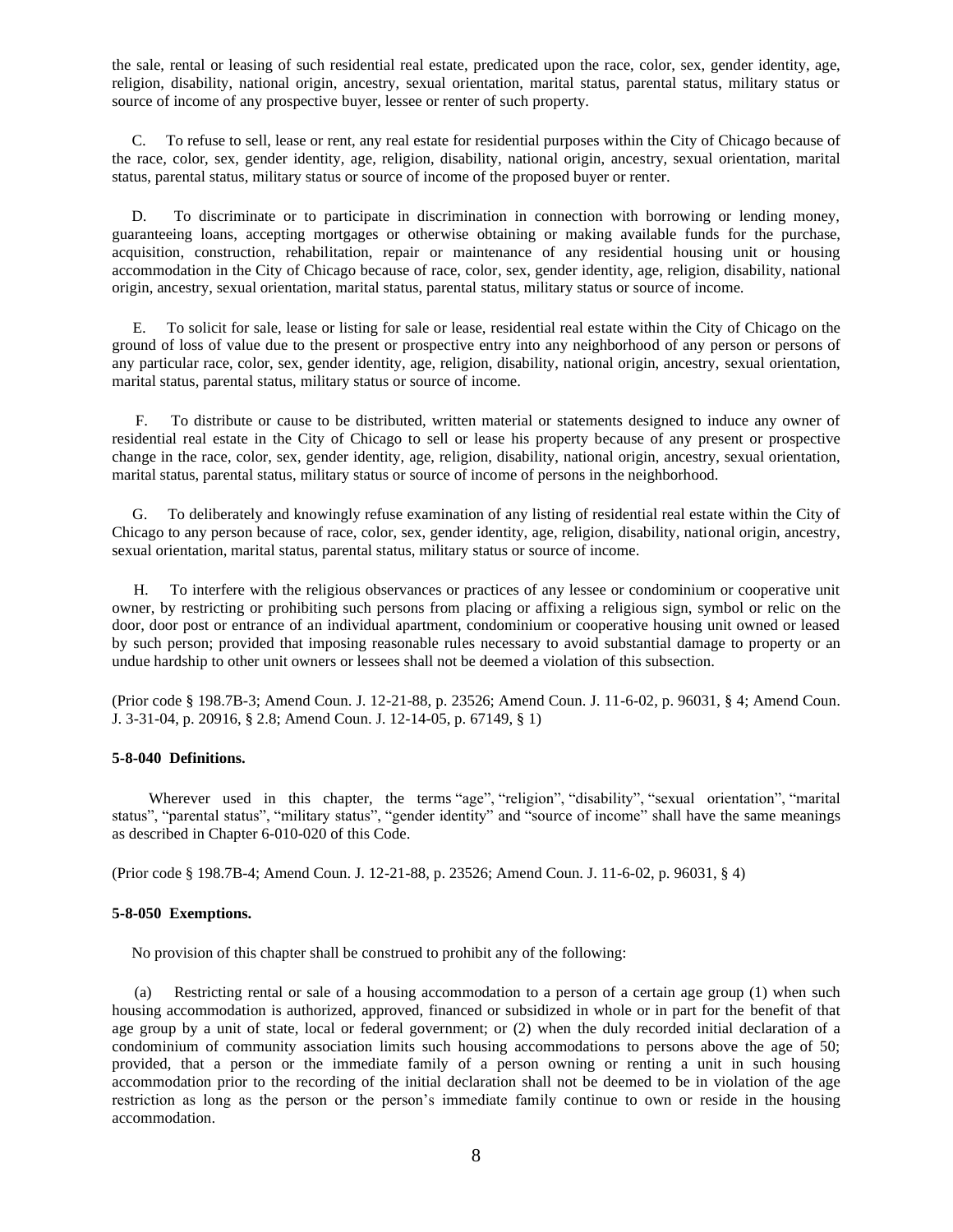(b) A religious organization, association or society, or any not-for-profit institution or organization operated, supervised or controlled by or in conjunction with a religious organization, association or society, from limiting the sale, rental or occupancy of a dwelling which it owns or operates for other than a commercial purpose to persons of the same religion, or from giving preference to such persons of the same religion, or from giving preference to such persons, unless membership in such religion is restricted on account of race, color or national origin.

(c) Restricting the rental of rooms in a housing accommodation to persons of one sex.

(Prior code § 198.7B-4.1; Amend Coun. J. 12-21-88, p. 23526)

#### **5-8-060 Applicability.**

Any owner, lessee, sublessee, assignee, managing agent, or condominium association board of managers, governing body of a cooperative, or other person, firm or corporation having the right to sell, rent, lease, or establish rules or policies for any housing accommodation within the City of Chicago who shall exercise any function of selling, renting, leasing, subleasing, or establishing rules or policies for any housing accommodation within the City of Chicago shall be deemed subject to all applicable provisions hereof. Any real estate broker who shall exercise any function of a real estate broker within the City of Chicago shall be subject to all applicable provisions hereof.

(Prior code § 198.7B-5; Amend Coun. J. 12-14-05, p. 67149, § 1)

#### **5-8-070 Complaint procedure.**

Any person aggrieved in any manner by any violation of this chapter may file a written complaint with the Commission on Human Relations. The complaint shall include the name and address of the complainant and of every person against whom the complaint is made and shall set out the facts giving rise to the complaint. No person shall refuse or fail to comply with any subpoena, order or decision issued in the course of or as a result of an investigation of a complaint.

(Prior code § 198.7B-6; Added Coun. J. 3-21-90, p. 13523)

#### **5-8-120 Severability.**

If any section, subdivision, paragraph, sentence or clause of this ordinance is for any reason to be invalid or unconstitutional, such decision shall not affect any remaining portion, section or part thereof.

(Prior code § 198.7B-11)

#### **5-8-130 Violation – Penalty.**

Any owner, lessee, sublessee, assignee, managing agent, condominium association board of managers, governing body of cooperative, or other person, firm, corporation, or real estate broker, who shall violate or fail to comply with any of the provisions of this ordinance, as determined by this Commission, shall be fined not less than \$5,000, and not more than \$10,000. Nothing herein contained shall be construed so as to preclude any aggrieved person from pursuing such other and further legal and equitable relief to which he may be entitled.

(Prior code § 198.7B-12; Amend Coun. J. 7-8-98, p. 72891; Amend Coun. J. 12-14-05, p. 67149, § 1)

#### **5-8-140 Notice of conviction.**

The corporation counsel shall file with the Department of Professional Regulation of the State of Illinois a notice of the conviction of any licensed real estate broker or salesperson found guilty of violating this chapter.

(Prior code § 198.7B-13; Amend Coun. J. 3-21-90, 13523)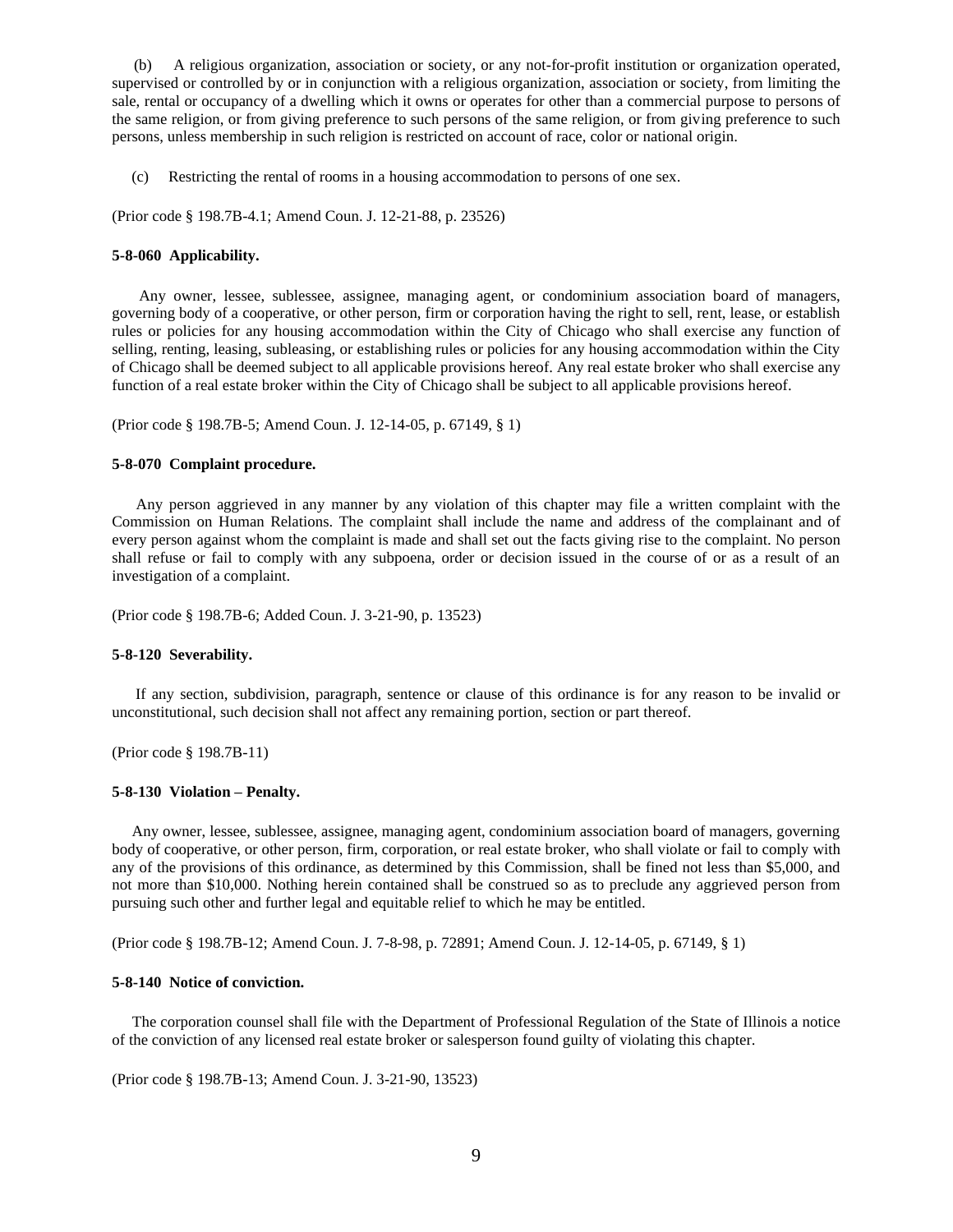# **CHICAGO HUMAN RIGHTS ORDINANCE**

#### **6-010-010 Declaration of City policy.**

It is the policy of the City of Chicago to assure that all persons within its jurisdiction shall have equal access to public services and shall be protected in the enjoyment of civil rights, and to promote mutual understanding and respect among all who live and work within this city.

The City Council of the City of Chicago hereby declares and affirms:

That prejudice, intolerance, bigotry, and the discrimination occasioned thereby, and sexual harassment, threaten the rights and proper privileges of the city's inhabitants and menace the institutions and foundation of a free and democratic society; and

That behavior which denies equal treatment to any individual because of that individual's race, color, sex, gender identity, age, religion, disability, national origin, ancestry, sexual orientation, marital status, parental status, military status, source of income, credit history (within the meaning of Section 6-010-053), or criminal record or criminal history (within the meaning of Section 6-010-054) undermines civil order and deprives persons of the benefits of a free and open society.

Nothing in this ordinance shall be construed as supporting or advocating any particular lifestyle or religious view. To the contrary, it is the intention of this ordinance that all persons be treated fairly and equally, and it is the express intent of this ordinance to guarantee to all of our residents fair and equal treatment under law.

(Prior code § 199-1; Added Coun. J. 12-21-88, p. 23526; Amend Coun. J. 11-6-02, p. 96031, § 3; Amend Coun. J. 3- 14-12, p. 22749, § 1)

#### **6-010-020 Definitions.**

Whenever used in this chapter:

"Age" means chronological age of not less than 40 years.

"Credit history" means a record of an individual's past borrowing and repaying, including information about late payments and bankruptcy.

"Credit report" means any written or other communication of any information by a consumer reporting agency that bears on a consumer's creditworthiness, credit standing, credit capacity, or credit history.

"Credit transaction" means the grant, denial, extension or termination of credit to an individual.

"Disability" means:

(i) a determinable physical or mental characteristic which may result from disease, injury, congenital condition of birth or functional disorder including, but not limited to, a determinable physical characteristic which necessitates a person's use of a guide, hearing or support dog; or

- (ii) the history of such a characteristic; or
- (iii) the perception of such a characteristic by the person complained against.

"Employee" means an individual who is engaged to work within the geographical boundaries of the City of Chicago for or under the direction and control of another for monetary or other valuable consideration.

"Employer" means any individual, partnership, association, corporation, limited liability company, business trust, or any person or group of persons that provides employment for one or more employees in the current or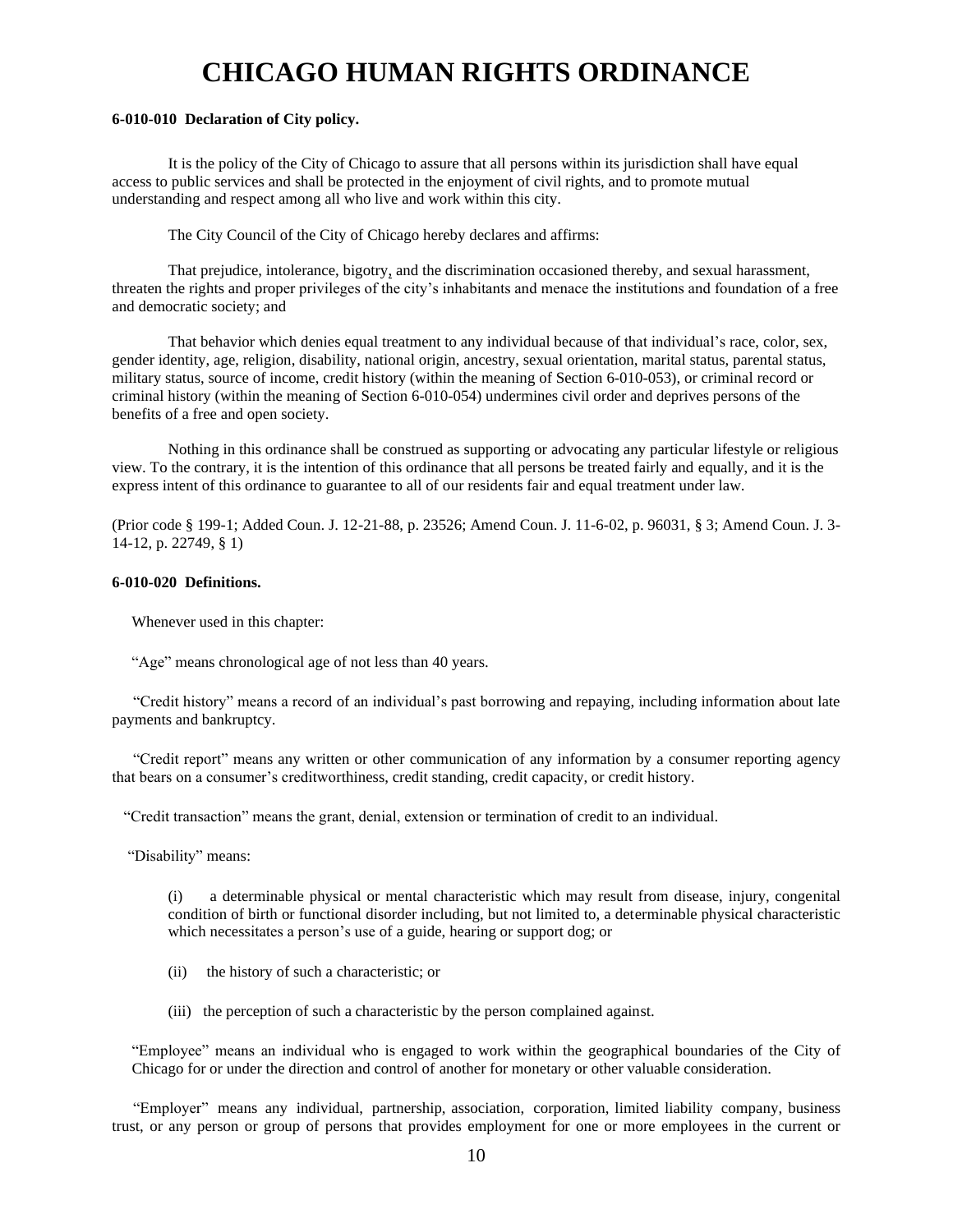preceding calendar year, and any agent of such an entity or person. To qualify as an employer for purposes of Section 6-010-054, such individual, group, or entity must: (1) be subject to one or more of the license requirements in in Title 4 of this Code; or (2) maintain a business facility within the geographic boundaries of the Cit; or (3) both (1) and (2). The City of Chicago and its sister agencies qualify as employers for purposes of Section 6-010-054.

"Employment" means any occupation of vocation

"Employment agency" means a person that undertakes to procure employees or opportunities to work for potential employees, either through interviews, referrals, advertising or any combination thereof.

"Gender identity" means the actual or perceived appearance, expression, identity or behavior, of a person as being male or female, whether or not that appearance, expression, identity or behavior is different from that traditionally associated with the person's designated sex at birth.

"Marital status" means the legal status of being single, married, divorced, separated or widowed.

"Military status" means (1) being on active duty in, or any reserve component of, any branch of the armed forces of the United States, the State of Illinois, or any other state; (2) being a veteran of any such branch of the armed forces; or (3) the fact of discharge from any such branch of the armed forces and the reasons for such discharge.

"Parental status" means the status of living with one or more dependent minor or disabled children.

"Public accommodation" means a place, business establishment or agency that sells, leases, provides or offers any product, facility or service to the general public, regardless of ownership or operation (i) by a public body or agency; (ii) for or without regard to profit; or (iii) for a fee or not for a fee. An institution, club, association or other place of accommodation which has more than 400 members and provides regular meal service and regularly receives payment for dues, fees, accommodations, facilities or services from or on behalf of nonmembers for the furtherance of trade or business shall be considered a place of public accommodation for purposes of this chapter.

"Religion" means all aspects of religious observance and practice, as well as belief, except that with respect to employers, "religion" has the meaning ascribed to it in Section [6-010-050.](http://www.amlegal.com/nxt/gateway.dll?f=id$id=Municipal%20Code%20of%20Chicago%3Ar%3A1a56$cid=illinois$t=document-frame.htm$an=JD_2-160-050$3.0#JD_2-160-050)

"Sexual harassment" means any (i) unwelcome sexual advances or unwelcome conduct of a sexual nature; or (ii) requests for sexual favors or conduct of a sexual nature when (1) submission to such conduct is made either explicitly or implicitly a term or condition of an individual's employment; or (2) submission to or rejection of such conduct by an individual is used as the basis for any employment decision affecting the individual; or (3) such conduct has the purpose or effect of substantially interfering with an individual's work performance or creating an intimidating, hostile, or offensive working environment; or (iii) sexual misconduct, which means any behavior of a sexual nature which also involves coercion, abuse of authority, or misuse of an individual's employment position.

"Sexual orientation" means a person's actual or perceived sexual and emotional attraction, or lack thereof, to another person.

 "Sister agency" means the Chicago Public Schools, the Chicago Park District, the Chicago Transit Authority, the City Colleges of Chicago, the Chicago Housing Authority, and the Public Building Commission.

 "Source of income" means the lawful manner by which an individual supports himself and his or her individuals support themselves and their dependents.

(Prior code § 199-2; Added Coun. J. 12-21-88, p. 23526; Amend Coun. J. 11-6-02, p. 96031, § 3; Amend Coun. J. 3- 14-12, p. 22749, § 1)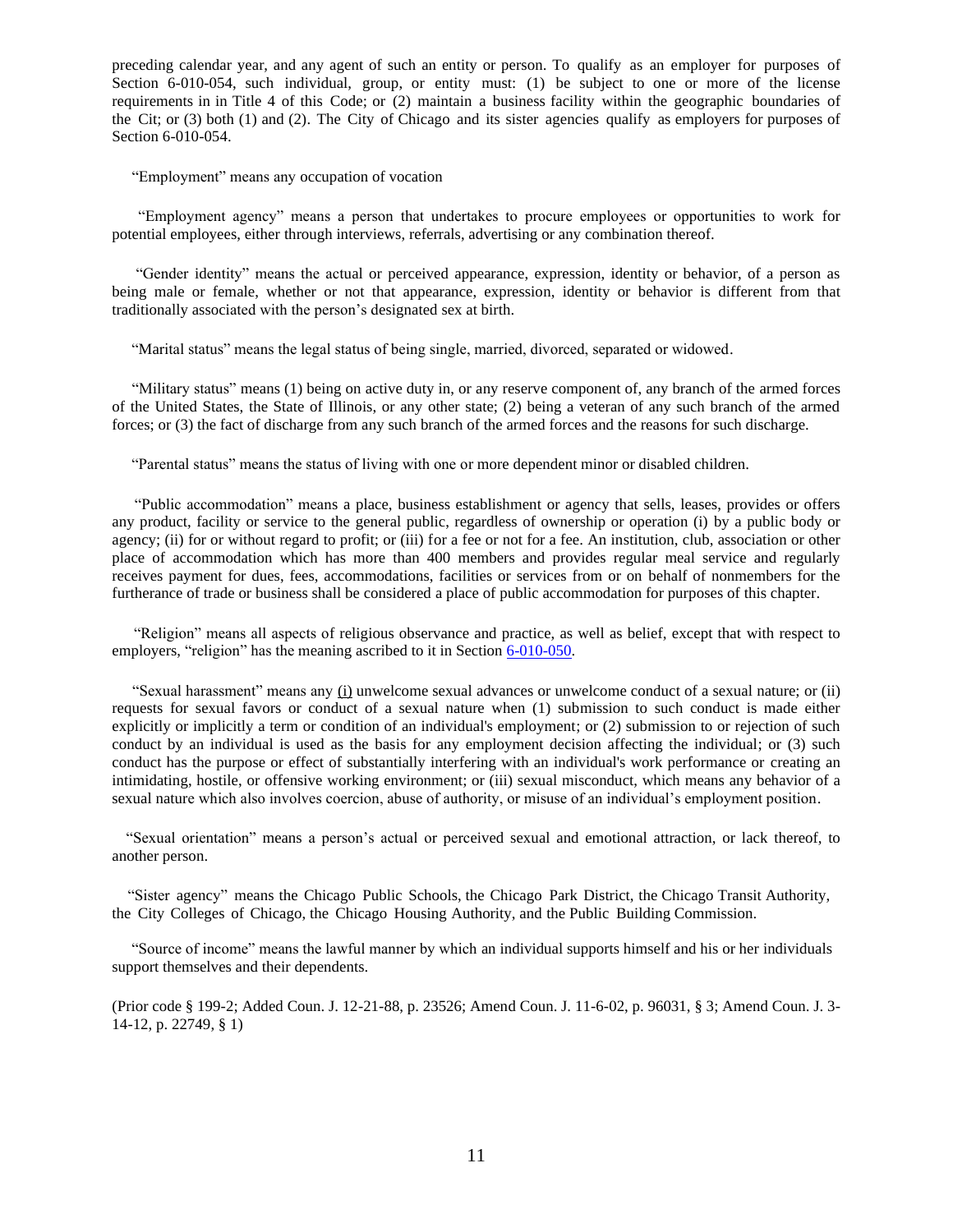#### **6-010-025 Gender identity option in City documentation.**

(a) No form issued by the City shall ask an individual's sex unless it is necessary for medical reasons or required by another law.

(b) The City may ask for the gender identity of an individual when it is necessary for medical reasons or required by another law.

(c) Where selection of gender identity from predetermined options is required by design of any City form, the gender identity options on said forms shall include "male", "female", and "nonbinary".

(d) Where honorifics or titles are made available on any City form, the City shall recognize and make available in any list of predetermined options the gender-neutral honorific "Mx".

(e) Where templates are used to create identification cards, business cards, stationery, letterheads, or other personalized documentation, said templates shall include designated space for pronouns. Where selection of pronouns from predetermined options is required by design of any form or template, the pronoun options on said form or template shall include "he/him", "she/her", and "they/them".

#### **6-010-030 Unlawful discriminatory activities designated.**

No person shall directly or indirectly discriminate against any individual in hiring, classification, grading, discharge, discipline, compensation or other term or condition of employment because of the individual's race, color, sex, gender identity, age, religion, disability, national origin, ancestry, sexual orientation, marital status, parental status, military status, credit history (within the meaning of Section 6-010-053), criminal history (within the meaning of Section 6-010-054), or source of income. No employment agency shall directly or indirectly discriminate against any individual in classification, processing, referral, or recommendation for employment because of the individual's race, color, sex, gender identity, age, religion, disability, national origin, ancestry, sexual orientation, marital status, parental status, military status, credit history (within the meaning of Section 6-010-053), criminal history (within the meaning of Section 6-010-054), or source of income.

The prohibitions contained in this paragraph shall not apply to any of the following:

use of an individual's unfavorable discharge from military service as a valid employment criterion where (i) authorized by federal law or regulation; or (ii) where the affected position of employment involves the exercise of fiduciary responsibilities and the reasons for the dishonorable discharge are related to such individual's fiduciary capacity;

(b) hiring or selecting between individuals for bona fide occupational qualifications; and

(c) giving preferential treatment to veterans and their relatives as required by federal, state, or local law or regulation.

(Prior code § 199-3; Added Coun. J. 12-21-88, p. 23526; Amend Coun. J. 11-6-02, p. 96031, § 3; Amend Coun J. 3- 14-12, p. 22740, § 1)

#### **6-010-040 Sexual harassment.**

(a) No employer, employee, agent of an employer, employment agency, or labor organization shall engage in sexual harassment. An employer shall be liable for sexual harassment by nonemployees or nonmanagerial and nonsupervisory employees only if the employer becomes aware of the conduct and fails to take reasonable corrective measures.

- (b) Every employer shall have a written policy document prohibiting sexual harassment.
	- (1) The written policy document shall include at least the following:
		- (A) A statement that sexual harassment is illegal in Chicago.
		- (B) The definition of sexual harassment as defined in Section 6-010-020.
		- (C) A requirement that all employees participate in:
			- (i) sexual harassment prevention training annually.
				- (a) Employees shall participate in a minimum of one hour of sexual harassment prevention training annually.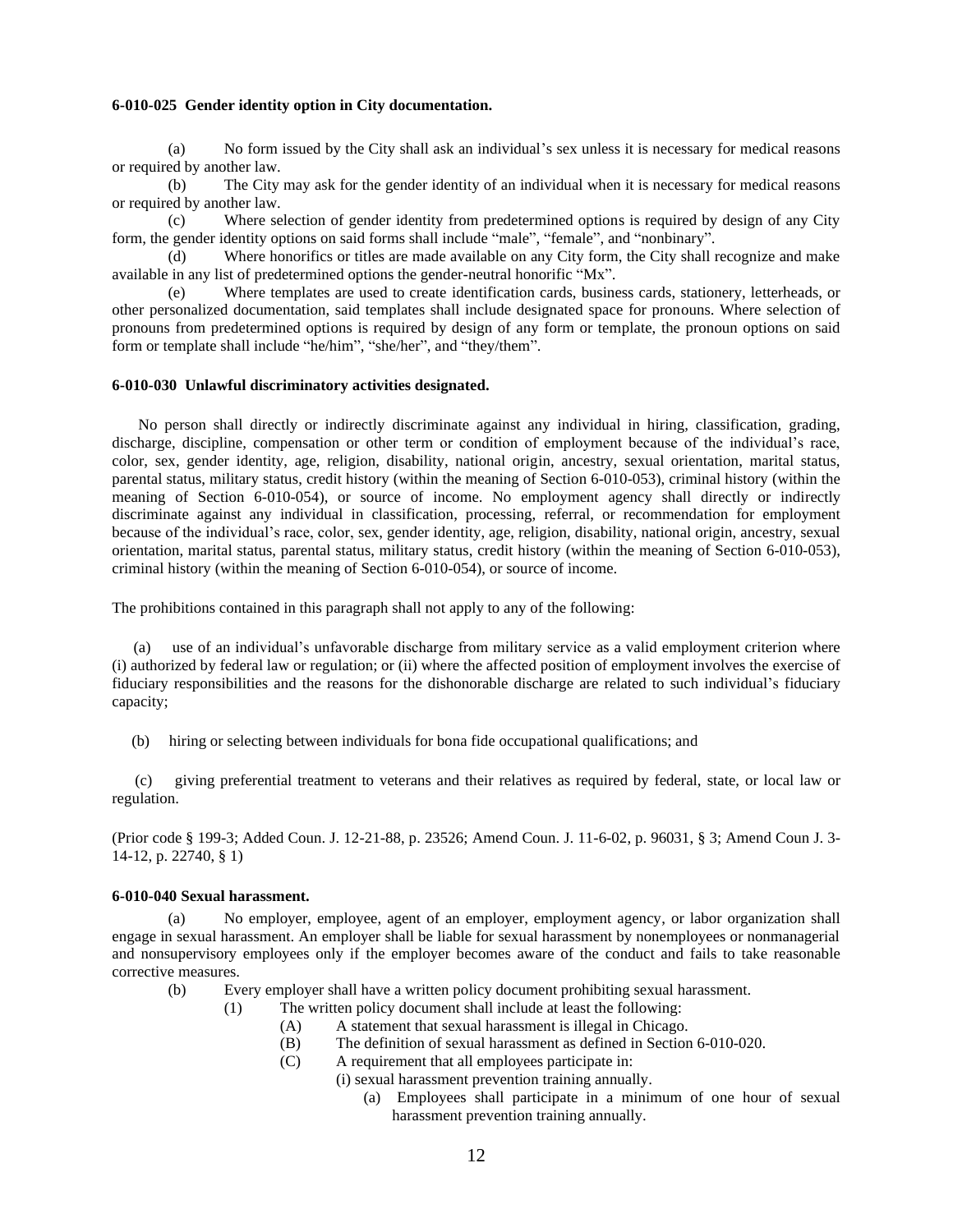- (b) Anyone who supervises or manages employees shall participate in a minimum of two hours of sexual harassment prevention training annually.
- (ii) one hour of bystander training annually.
- (D) Examples of prohibited conduct that constitute sexual harassment.
- (E) Details on:

(i) how an individual can report an allegation of sexual harassment, including, as appropriate, instructions on how to make a confidential report, with an internal complaint form, to a manager, employer's corporate headquarters or human resources department, or other internal reporting mechanism; and

(ii) legal services, including governmental, available to employees who may be victims of sexual harassment.

(F) A statement that retaliation for reporting sexual harassment is illegal in Chicago.

(2) The written policy document shall be provided in an employee's primary language within the first calendar week of that employee's employment.

(c) Every employer shall require its employees to participate in the trainings and time requirements required by Section 6-010-040(b)(1)(C). For the annual required sexual harassment prevention training, an employer may use the model sexual harassment prevention training program prepared by the State of Illinois required under 775 ILCS 5/2-109, or may establish its own sexual harassment prevention training program that equals or exceeds the minimum standards set in 775 ILCS 5/2-109(B).

(d) Every employer shall conspicuously display in at least one location where employees commonly gather, posters designed by the Commission about the prohibitions on sexual harassment. The employer shall display at least one poster in English and one poster in Spanish.

(e) Each employer shall maintain for at least five years, or for the duration of any claim, civil action, or investigation pending pursuant to this section, whichever is longer, a record of the employer's written policy document prohibiting sexual harassment and trainings given to each employee, and records necessary to demonstrate compliance with this chapter. Failure to maintain these records shall create a presumption, rebuttable by clear and convincing evidence, that the Employer violated this Section 6-010-040.

(f) Any person who violates subsections (b), (c), or (d) of this section shall be subject to a fine of not less than \$500 nor more than \$1,000 for each offense. Every day that a violation shall continue shall constitute a separate and distinct offense.

(Prior code § 199-4; Added Coun. J. 12-21-88, p. 23526)

#### **6-010-050 Religious beliefs and practices.**

No employer shall refuse to make all reasonable efforts to accommodate the religious beliefs, observances and practices of employees or prospective employees unless the employer demonstrates that he is unable to reasonably accommodate an employee's or prospective employee's religious observance or practice without undue hardship on the conduct of the employer's business.

Reasonable efforts to accommodate include, but are not limited to allowing an employee: (i) to take a day of paid leave or vacation, where applicable under the employee's employment agreement; or (ii) to be excused from work without pay and without discipline or other penalty; or (iii) to elect to take the day off with pay in order to practice the employee's religious beliefs, and to make up the lost work time at a time and date consistent with the operational need of the employer's business. Any employee who elects such deferred work shall be compensated at the employee's regular rate of pay, regardless of the time and date at which the work is made up. The employer may require that any employee who plans to exercise option (iii) of this subsection provide the employer with notice of the employee's intention to do so, no less than five days prior to the date of absence.

(Prior code § 199-5; Added Coun. J. 12-21-88, p. 23526)

#### **6-010-053 Credit history**

(a) Except as otherwise provided in this section, no employer, agent of an employer, employment agency or labor organization shall do any of the following:

(i) Fire or refuse to hire or recruit, discharge, or otherwise discriminate against an individual with respect to employment, compensation, or a term, condition, or privilege of employment because of the individual's credit history or credit report.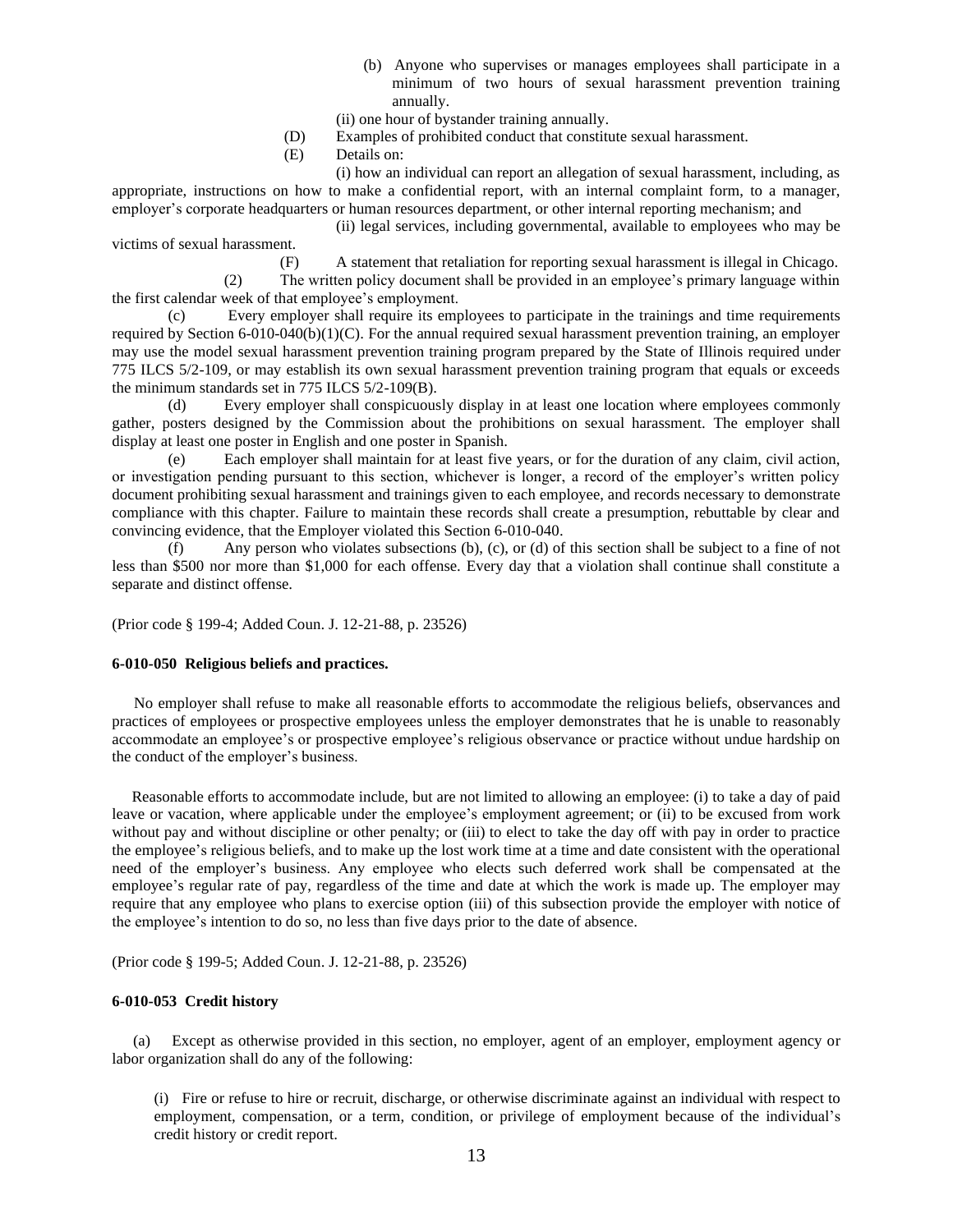- (ii) Inquire about an applicant's or employee's credit history.
- (iii) Order or obtain an applicant's or employee's credit report from a consumer reporting agency.

(b) The prohibitions contained in this section shall not prevent an inquiry or employment action if a satisfactory credit history is an established bona fide occupational requirement of a particular position or a particular group of employees. A satisfactory credit history is not a bona fide occupational requirement unless at least one of the following circumstances is present:

(i) State or federal law requires bonding or other security covering an individual holding the position.

(ii) The duties of the position include custody of or unsupervised access to cash or marketable assets valued at \$2,500 or more. For the purpose of this exception (ii), "marketable assets" means company property that is specially safeguarded from the public and to which access is only entrusted to managers and other select employees. "Marketable assets" do not include the fixtures, furnishings, or equipment of an employer.

(iii) The duties of the position include signatory power over business assets of \$100 or more per transaction.

(iv) The position is a managerial position which involves setting the direction or control of the business.

(v) The position involves access to personal or confidential information, financial information, trade secrets, or state or national security information. For purposes of this exception, the following definitions apply:

A. "Personal or confidential information" means sensitive information that an employee, customer, client, or service recipient gives explicit authorization for another person to obtain, process, and keep; that an organization entrusts only to managers and a select few employees; or that is stored in secure repositories not accessible by the public or low-level employees.

B. "Financial information" means non-public information on the overall financial direction of an organization, including, but not limited to, company taxes or profit and loss reports.

C. "Trade secrets" means sensitive information regarding a company's overall strategy or business plans. This does not include general proprietary company information such as handbooks, policies, or low-level strategies.

D. "State or national security information" means information only offered to select employees because it may jeopardize the security of the state or the nation if it were entrusted to the general public.

(vi) The position meets criteria in administrative rules, if any, that the U.S. Department of Labor or the Illinois Department of Labor has promulgated to establish the circumstances in which a satisfactory credit history is a bona fide occupational requirement.

(vii) The employee's or applicant's credit history is otherwise required by or exempt under other applicable law.

(c) The prohibitions contained in this section shall not apply to any of the following:

(i) Any bank holding company, financial holding company, bank, savings bank, savings and loan association, credit union, or trust company, or any subsidiary or affiliate thereof, that is authorized to do business under the laws of Illinois or of the United States.

(ii) Any company authorized to engage in any kind of insurance or surety business pursuant to the Illinois Insurance Code, including any employee, agent, or employee of an agent acting on behalf of a company engaged in the insurance or surety business.

(iii) Any municipal law enforcement or investigative unit, including without limitation the Office of the Inspector General, Police Department, and Civilian Office of Police Accountability.

(iv) Any entity that is defined as a debt collector under federal or state statute.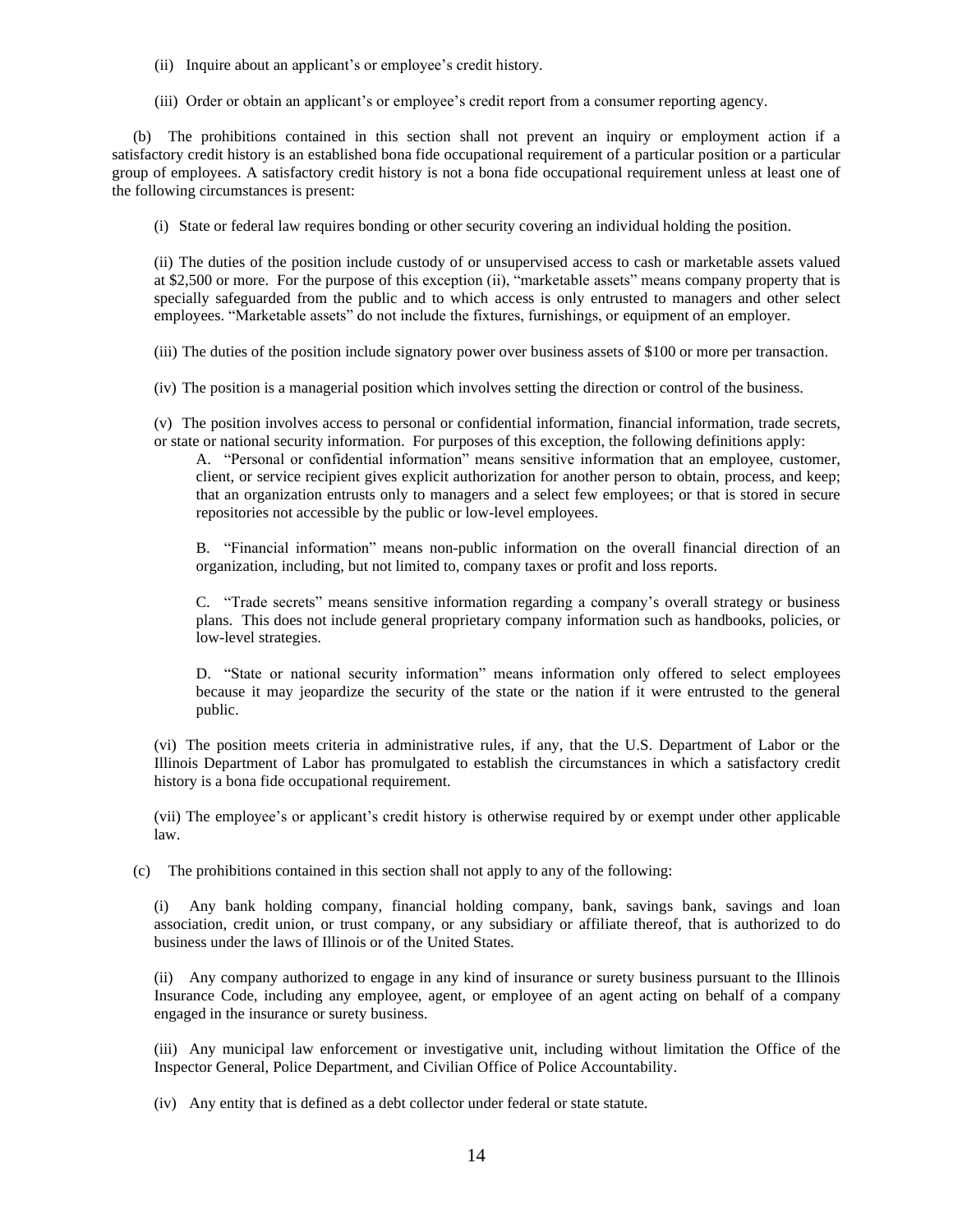#### **6-010-054 Criminal record or criminal history**

(a) Employers that are not subject to the Illinois Job Opportunities for Qualified Applicants Act, including the City of Chicago and its sister agencies, may not inquire about or into, consider, or require disclosure of an applicant's criminal record or criminal history until after the applicant has been determined qualified for the relevant position and notified that he or she has been selected for an interview, or, if there is no interview, until after a conditional offer of employment is extended to the applicant.

The prohibitions set forth in this subsection 6-010-054(a) do not apply where:

(1) federal or state law excludes applicants with certain criminal convictions from the relevant position;

(2) a standard fidelity bond or an equivalent bond is required for the relevant position, and an applicant's conviction of one or more specified criminal offenses would disqualify the applicant from obtaining such a bond, in which case an employer may include a question or otherwise inquire whether the applicant has ever been convicted of any of those offenses; or

(3) the relevant position requires a license under the Emergency Medical Services (EMS) Systems Act, 210 ILCS 50/1. et seq.

This subsection 6-010-054(a) does not prohibit providing written notice of specific offenses that will disqualify an applicant from employment in a particular position.

 (b) If the City of Chicago or a sister agency, subsequent to interviewing or extending a conditional offer of employment to an applicant, determines that he has a criminal conviction, that fact, standing alone, shall not automatically disqualify the applicant from employment. Instead, the decision whether to employ the applicant shall take into account the following factors:

- (1) the nature of the applicant's specific offense or offenses;
- (2) the nature of the applicant's sentencing;
- (3) the applicant's number of convictions;
- (4) the length of time that had passed following the applicant's most recent conviction;
- (5) the relationship between the applicant's crimes and the nature of the relevant position;
- (6) the age of the applicant at the time of his most recent conviction;
- (7) any evidence of rehabilitation, including, but not limited to, whether the applicant has completed a treatment or counseling program or received a certification of relief from disabilities or good conduct;
- (8) the extent to which the applicant has been open, honest, and cooperative in examining his background; and
- (9) any other information relevant to the applicant's suitability for the relevant position.

(c) In the event any employer, including one subject to the Illinois Job Opportunities for Qualified Applicants Act, makes a decision not to hire an applicant that is based, entirely or partially, on the applicant's criminal record or history, the employer shall inform the applicant of this basis at the time he is informed of the decision.

#### **6-010-055 Job opportunity advertisements**

No person shall publish or cause to be published, in print or on the internet, an advertisement for, or other posting of any job opportunity that requires the applicant for the position to be employed or which states any other preference, limitation, or discrimination prohibited by this ordinance. This prohibition does not apply to any third-party publisher of advertisements which is not itself the employer, agent of an employer, employment agency, or labor organization causing publication of the job opportunity.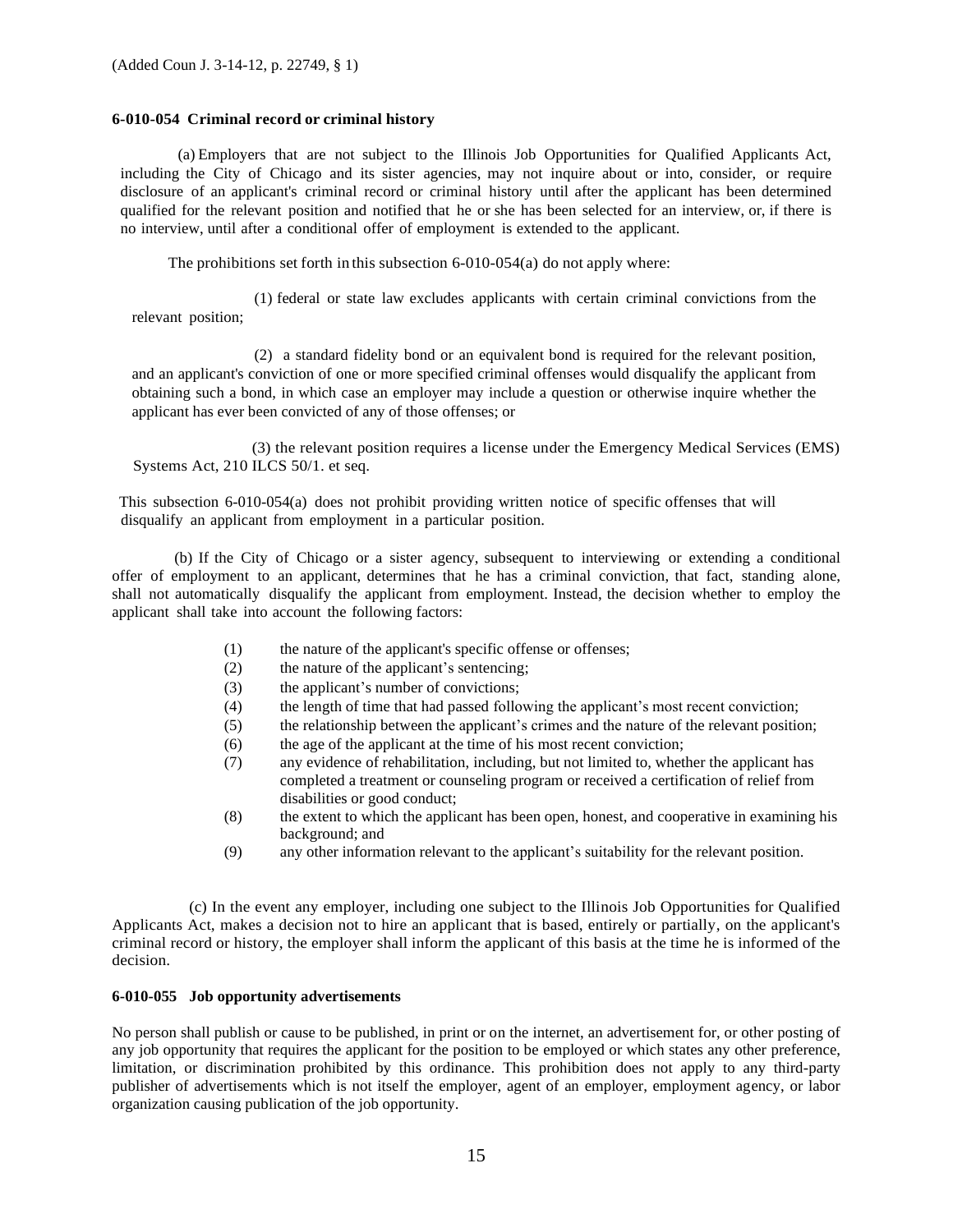#### **6-010-060 Discriminatory practices – Credit transactions.**

No person shall discriminate against any individual in any aspect of a credit transaction, or in any terms and conditions of bonding because of the individual's race, color, sex, gender identity, age, religion, disability, national origin, ancestry, sexual orientation, marital status, parental status, military status, or source of income.

(Prior code § 199-6; Added Coun. J. 12-21-88, p. 23526; Amend Coun. J. 11-6-02, p. 96031, § 3)

#### **6-010-065 Alternative identification cards.**

(a) *Recognition of City of Chicago ID Card as valid identification*. When requiring members of the public to provide identification or proof of residency, every department of the City of Chicago shall accept the City of Chicago ID created in Chapter 2-176 as valid identification and as valid proof of residency in the City of Chicago, unless the department has reason to believe that the City of Chicago ID is counterfeit, altered, improperly issued, or that the person presenting the City of Chicago ID is not the person to whom the card was issued.

(b) *Recognition of Mexican Matricula Consular Cards as valid identification*. When requiring members of the public to provide identification, each City department shall accept as valid identification of the person a "Matricula Consular" identification card issued by the Mexican Consulate.

(c) Recognition of other Latin American Matricula Consular Cards as valid identification. When requiring members of the public to provide identification, each City department shall accept as valid identification of the person a "Matricula Consular" identification card issued by any other Latin American country that is represented by a consulate office in the City of Chicago, to its citizens or nationals if the issuing country's consulate has certified to the City of Chicago that the identification card meets the following security requirements:

(1) the issuing country authorizes the use of the card as an alternative to a passport for reentry into the issuing country; and

(2) the card holder was required to provide proof of identity, nationality, and address in order to obtain the card; and

(3) the card had a photograph of the person, the person's date of birth and the person's current local address; and

(4) the card has physical security features reasonably designed to protect against fraud and counterfeit reproduction, including the use of bonded paper, lamination, a hologram, and an embedded signature of the issuing officer and serialization.

(d) The office of the superintendent of police shall compile and make available to the members of the Chicago City Council and the City departments a list of the types of identification cards and the issuing countries that have certified to the Office of the Superintendent of Police that their identification cards meet the requirements of this section.

(e) The requirements of this section do not apply under circumstances where (1) a federal or state statute, administrative regulation or directive, or court decision requires the city to obtain different identification, (2) a federal or state statute or administrative regulation or directive preempts local regulation of identification requirements, or (3) the city would be unable to comply with a condition imposed by a funding source, which would cause the city to lose funds from that source.

(f) Nothing in this section is intended to prohibit City departments from (1) asking for additional information from individuals in order to verify a current address or other facts that would enable the department to fulfill its responsibilities, except that this section does not permit the department to require additional information solely in order to establish identification of the person when the Matricula Consular Card is the form of identification presented, or (2) using fingerprints for identification purposes under circumstances where the department also requires fingerprints from persons who have a driver's license or state identification card.

(Added Coun. J. 6-19-02, p. 88685, § 1; Amend Coun. J. 7-21-04, p. 27697, § 1)

#### **6-010-070 Discriminatory practices – Public accommodations.**

No person that owns, leases, rents, operates, manages or in any manner controls a public accommodation shall withhold, deny, curtail, limit or discriminate concerning the full use of such public accommodation by any individual because of the individual's race, color, sex, gender identity, age, religion, disability, national origin,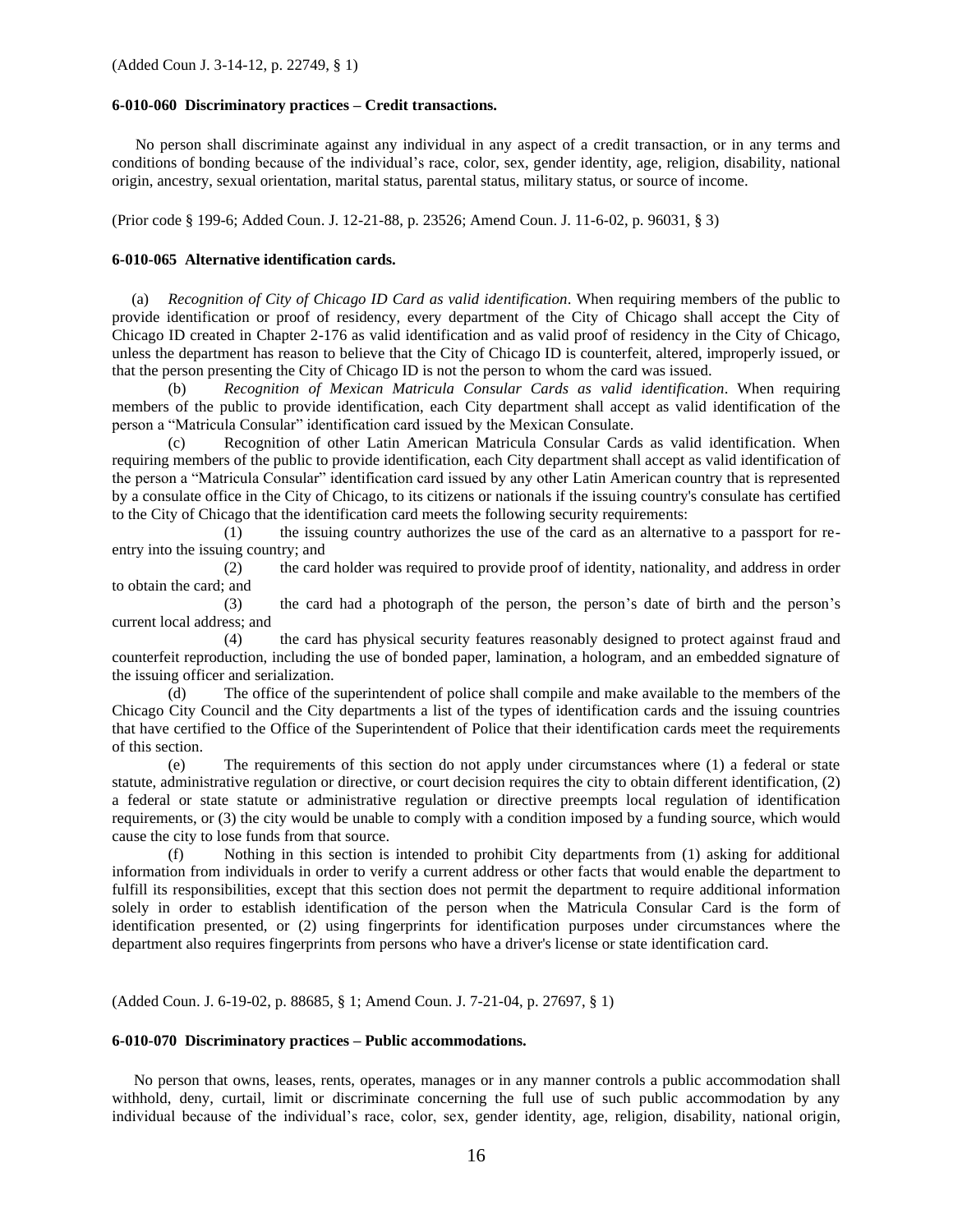ancestry, sexual orientation, marital status, parental status, military status, or source of income. The prohibition contained in this section shall not apply to the following:

(a) a private club or other establishment not in fact open to the public, except to the extent that the products, facilities or services thereof are made available to the general public or to the customers or patrons of another establishment that is a public accommodation;

(b) any facility, as to discrimination based on sex, which is distinctly private in nature, such as restrooms, shower rooms, bathhouses, dressing rooms, and health clubs;

(c) any facility, as to discrimination based on sex, which restricts rental of residential or sleeping rooms to individuals of one sex;

(d) any educational institution, as to discrimination based on sex, which restricts enrollment of students to individuals of one sex; and

(e) notwithstanding subsections (a) through (d) above, any person may use a public accommodation or any of its products, facilities, or services that are open to persons of his or her sex. For purposes of this subsection, "sex" includes both biological category and gender identity. Each person determines his or her own gender identity; no proof shall be required except the person's expression of his or her gender.

(Prior code § 199-7; Added Coun. J. 12-21-88, p. 23526; Amend Coun. J. 11-6-02, p. 96031, § 3)

#### **6-010-080 Exemptions for certain religious organizations.**

Nothing in this chapter shall apply to decisions of a religious society, association, organization or institution affecting the definition, promulgating or advancement of the mission, practices or beliefs of the society, association, organization or institution.

(Prior code § 199-8; Added Coun. J. 12-21-88, p. 23526)

#### **6-010-090 Violation – Investigation by Commission on Human Relations – Prosecution.**

The Chicago Commission on Human Relations shall receive and investigate complaints of violations of this chapter, except where such duty is modified by intergovernmental agreement, and complaints of violations of subsection (f)(3) of Section 4-6-180, and shall prepare and provide necessary forms for such complaints. No person shall refuse or fail to comply with any subpoena, order or decision issued in the course of or as a result of an investigation.

(Prior code § 199-9; Added Coun. J. 12-21-88, p. 23526; Amend Coun. J. 3-21-90, p. 13523; Amend Coun. J. 7-8- 98, p. 72891)

#### **6-010-100 Retaliation prohibited.**

No person shall retaliate against any individual because such individual has:

- (1) opposed what that individual reasonably and in good faith believes to be an incident of unlawful discrimination or sexual harassment;
- (2) made a charge, filed a complaint, testified, assisted, or participated in an investigation, proceeding or hearing under this Chapter, or under subsection (f)(3) of Section 4-6-180; or

(3) requested, attempted to request, used, or attempted to use a public accommodation as allowed in this Chapter.

(Prior code § 199-10; Added Coun. J. 12-21-88, p. 23526)